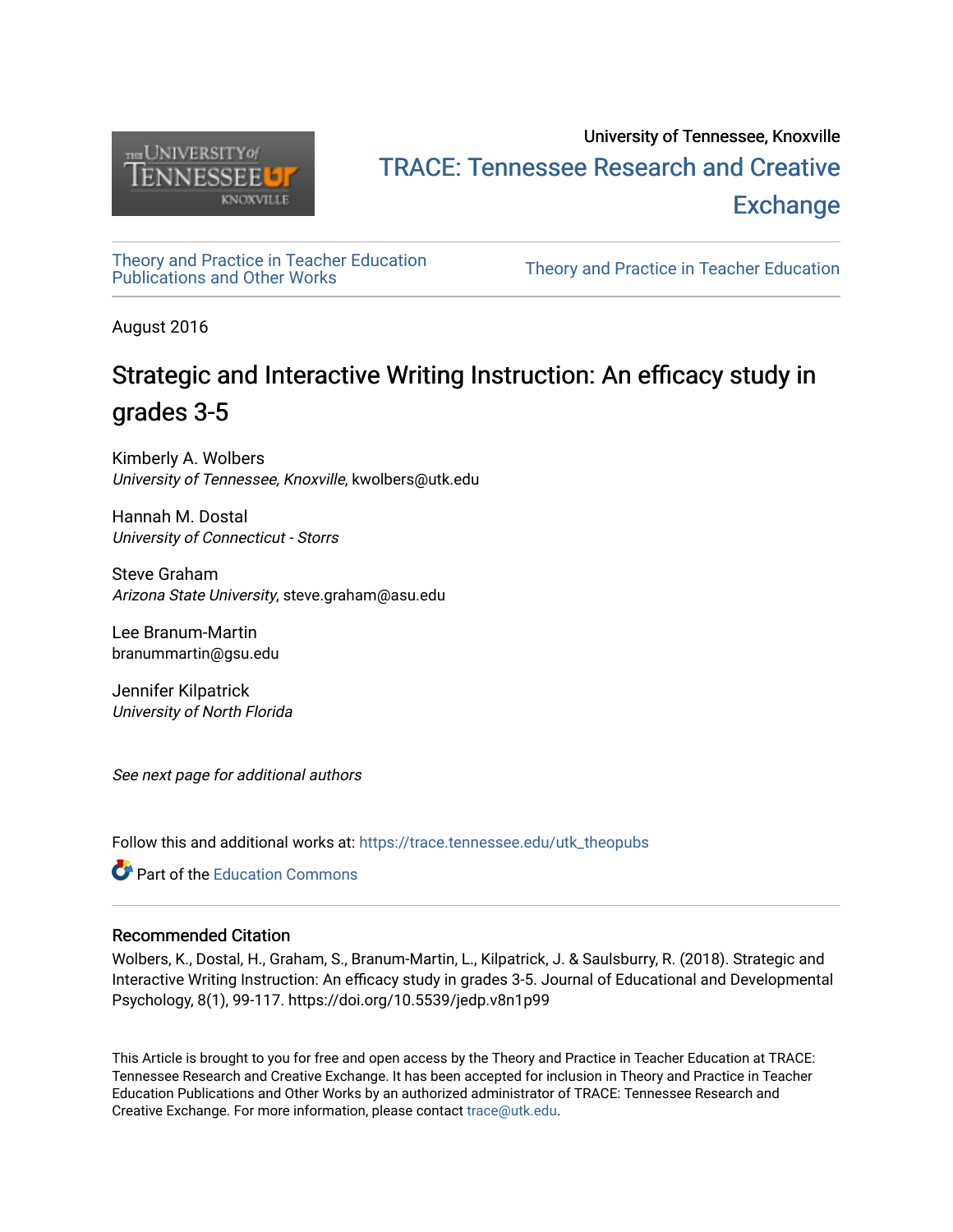#### Authors

Kimberly A. Wolbers, Hannah M. Dostal, Steve Graham, Lee Branum-Martin, Jennifer Kilpatrick, and Rachel M. Saulsburry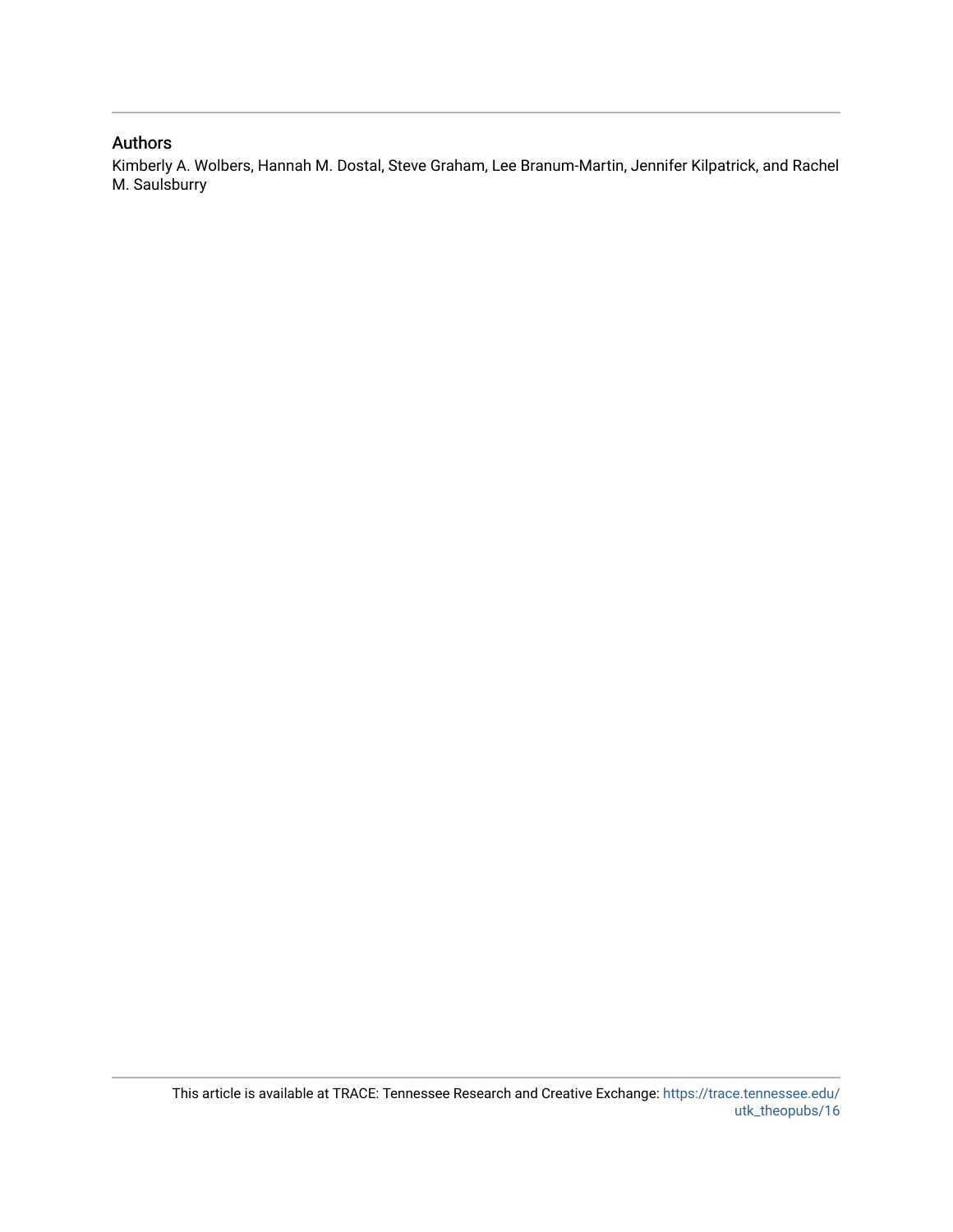Strategic and Interactive Writing Instruction: An Efficacy Study in Grades 3-5

Kimberly A. Wolbers<sup>1\*</sup>, Hannah M. Dostal<sup>2</sup>, Steve Graham<sup>3</sup>, Lee Branum-Martin<sup>4</sup>, Jennifer R. Kilpatrick<sup>5</sup>, Rachel Saulsburry<sup>6</sup>

<sup>1</sup> Department of Theory and Practice in Teacher Education, University of Tennessee, Knoxville, Tennessee, United States of America

<sup>2</sup> Department of Curriculum and Instruction, University of Connecticut, Storrs, Connecticut, United States of America

<sup>3</sup> Division of Leadership and Innovation, Arizona State University, Tempe, Arizona, United States of America

<sup>4</sup>Department of Educational Psychology, Special Education, and Communication, Georgia State University, Atlanta, Georgia, United States of America

<sup>5</sup> Department of Exceptional, Deaf, and Interpreter Education, University of North Florida, Jacksonville, Florida, United States of America

<sup>6</sup> Theory and Practice in Teacher Education, University of Tennessee, Knoxville, Tennessee, United States of America

\*Corresponding Author

E-mail: [kwolbers@utk.edu](mailto:kwolbers@utk.edu) (KW)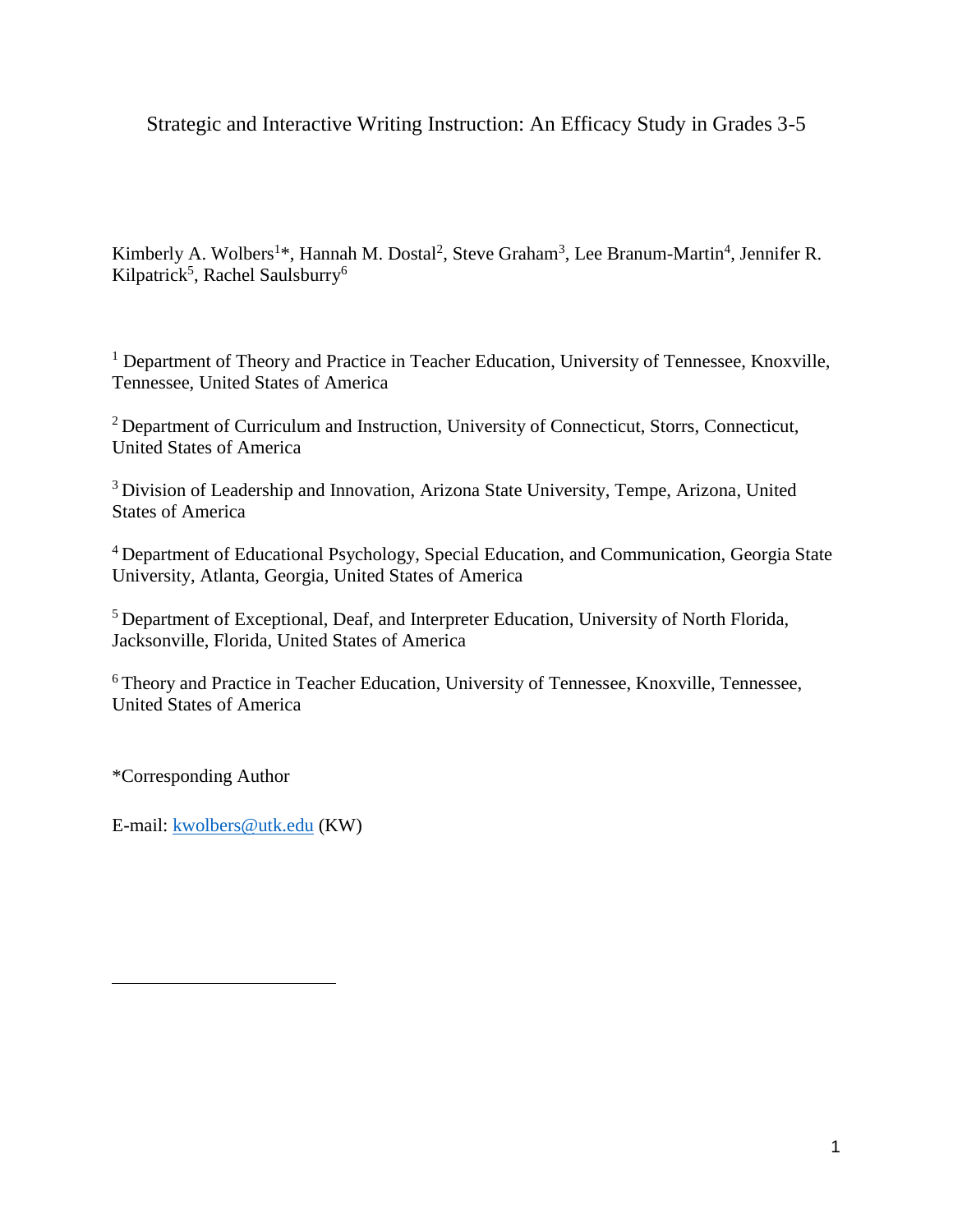Strategic and Interactive Writing Instruction: An efficacy study in grades 3-5

# **Abstract**

A quasi-experimental study was conducted to examine the impact of Strategic and Interactive Writing Instruction on 3rd-5th grade deaf and hard of hearing students' writing and language compared to a business-as-usual condition  $(N=63)$ . A total of 18 hours of instruction was provided for each of two types of writing—personal narrative (known as recount) and persuasive. Writing samples, collected prior to instruction and after, were scored for writing traits, language accuracy and complexity. Data were analyzed using a two-level, mixed-effects regression. Results show the treatment to be effective for recount and persuasive writing traits, and recount language variables, with effect sizes ranging from 0.46 to 2.01. Treatment effects were also substantial for persuasive writing language outcomes (0.38 to 1.06), although not all were statistically significant at the 0.05 level. The findings suggest the importance of apprenticeship in writing and consideration for the specific language needs of students with hearing loss.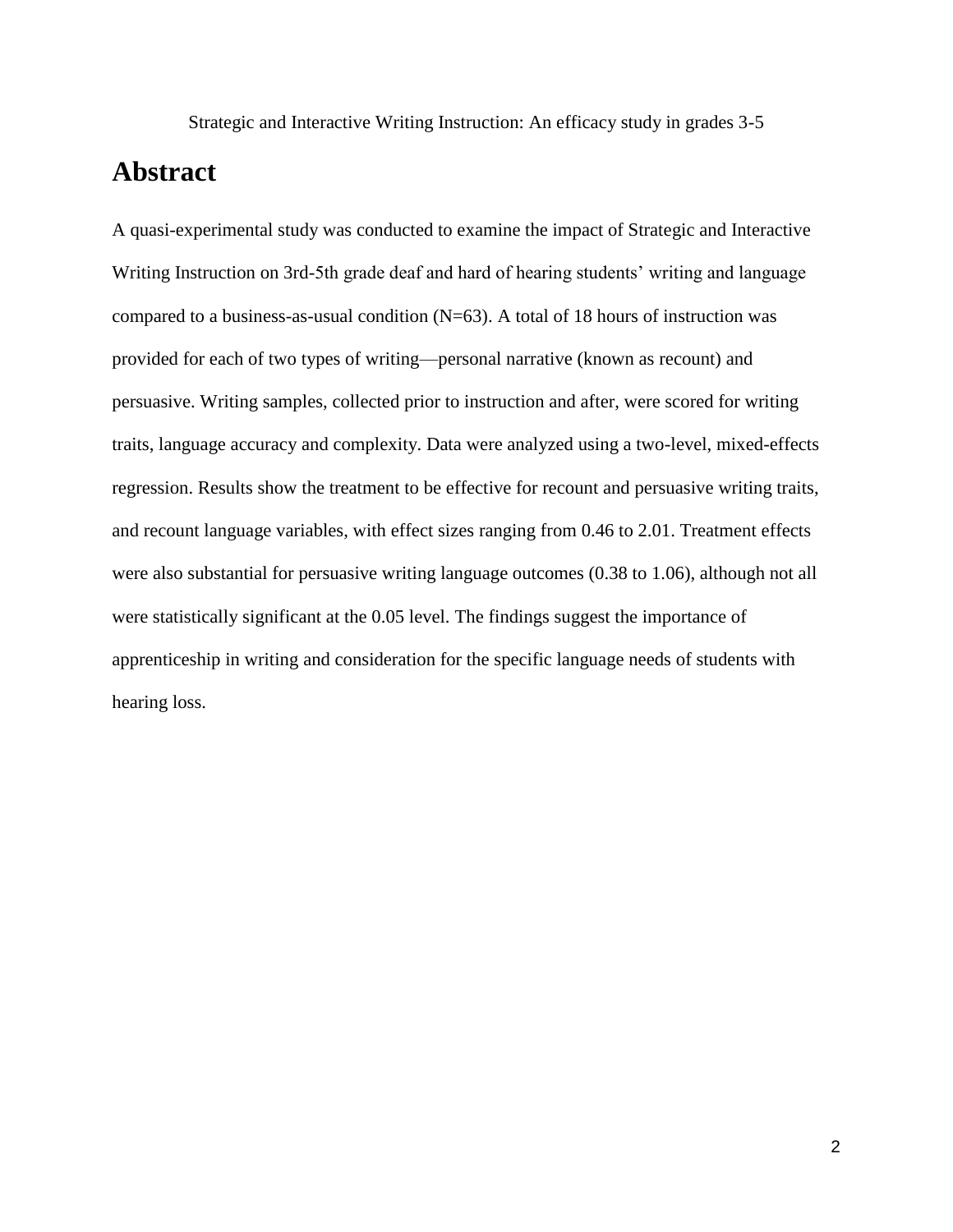# **Introduction**

Despite advancements in technologies, earlier identification of hearing loss, and greater access to the general education curriculum over the past several decades, low literacy outcomes persist among deaf and hard of hearing  $(d/hh)$  students [1, 2]. Further, the language experiences of d/hh children are extremely diverse and directly impact their writing. Recent reviews of research on d/hh writing development and instruction raise alarm that there is little evidence to inform practice with young students [3, 4]. It is our view that there is a need for research interventions that draw upon evidence-based writing practices while accommodating for language differences among d/hh students. Prior research from approximately 2007 to 2012 shows Strategic and Interactive Writing Instruction (SIWI)—an approach to writing instruction founded on evidence-based approaches used with typical and struggling hearing writers, combined with linguistic and metalinguistic components addressing the diverse language needs of d/hh students—to have a beneficial impact on the writing and language outcomes of d/hh students in grades 6-8 [5-11]. In recent years SIWI has been developed for expanded use with  $d/hh$  students in  $3<sup>rd</sup> - 5<sup>th</sup>$  grades, and preliminary data suggest SIWI as a promising practice at this level [12]. The focus of the current study is to further examine the extent to which SIWI impacts the writing and language achievement of d/hh students in grades 3-5.

## **Theoretical Underpinnings of SIWI**

SIWI is a framework for writing instruction guided by three major principles: (1) strategic instruction, (2) interactive instruction, and (3) linguistic competence and metalingustic knowledge. The first two principles incorporate evidence-based practices drawn from research with typically developing and struggling writers [13, 14]. The third major principle is designed to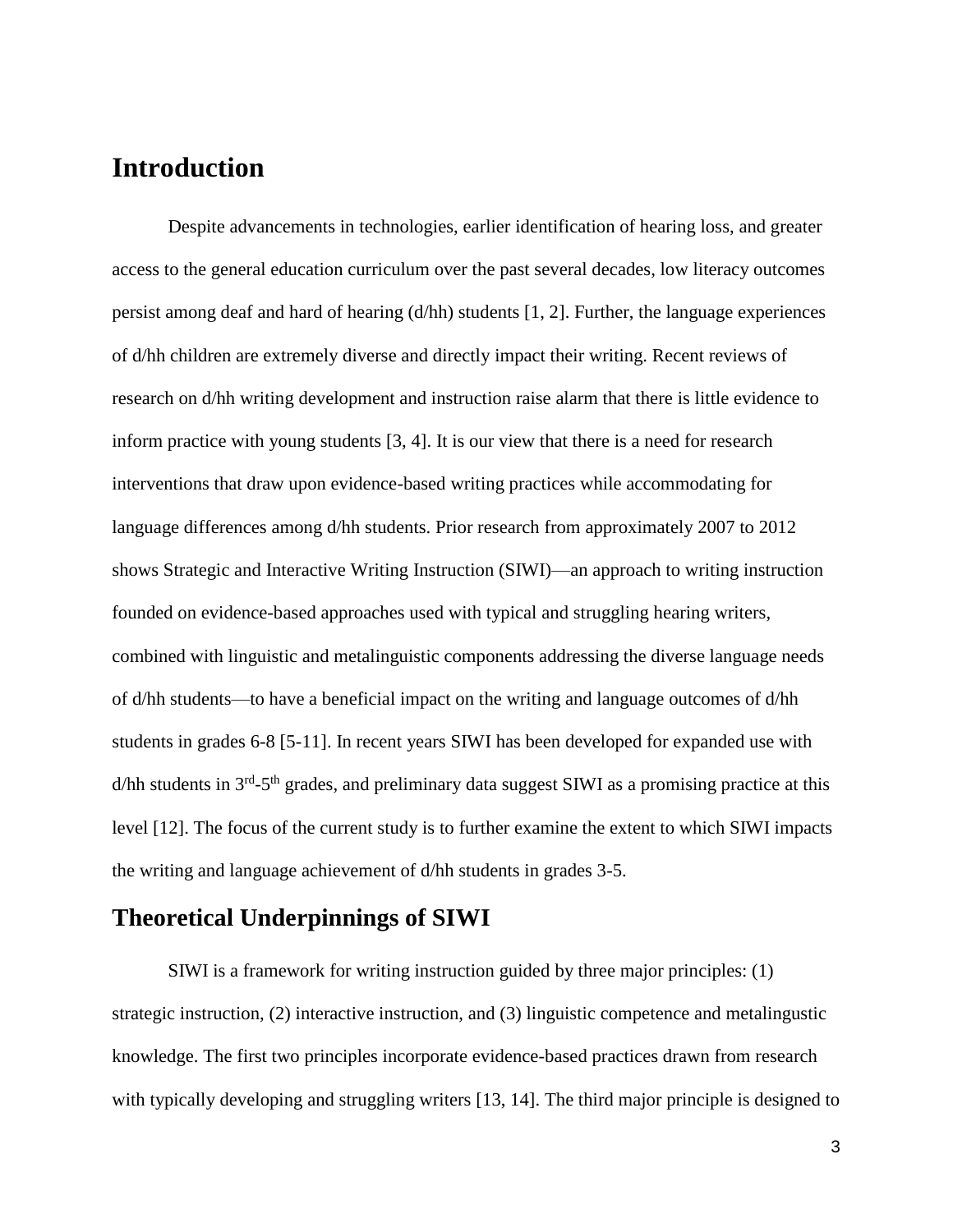address the specific language needs of d/hh children. Each major SIWI principle and its theoretical underpinnings are described in greater detail below. SIWI also involves writing with an authentic purpose and audience, and balancing instruction to attend to writing and language objectives.

#### **Strategic instruction**

Strategic instruction is informed by cognitive theories of composing [15-19]. This principle is aimed at developing strategic writers by teaching the skills and processes of expert writers. Writing processes, strategies, or skills are explicitly taught to students and then practiced with the support of procedural facilitators [20], such as cue cards, mnemonics or visual scaffolds. For example, the mnemonic GOALS (i.e., Got ideas?, Organize, Attend to language, Look again, and Share) was developed to teach students the writing process. GOALS is represented in a wide circle with the word "Write" in the center to indicate that students may write after and return to any sub-process. Both the classroom poster and GOALS student cue cards have arrows to remind students that they may move between stages of the writing processes in a recursive fashion [16, 21]. Student cue cards for each genre include word and picture scaffolds for the actions associated with each writing sub-process. After teacher modeling and joint practice with visual scaffolds, students gain independence with targeted writing skills or processes, and begin to direct their own performance [22]; at this point, the visual scaffolds are no longer needed to support students' writing.

#### **Interactive instruction**

The second overarching principle of SIWI is informed by sociocultural theories of teaching and learning [23-26] which highlight that learning comes about as a result of *interactions* occurring during mediated, social activities [27]. In the teaching and learning of

4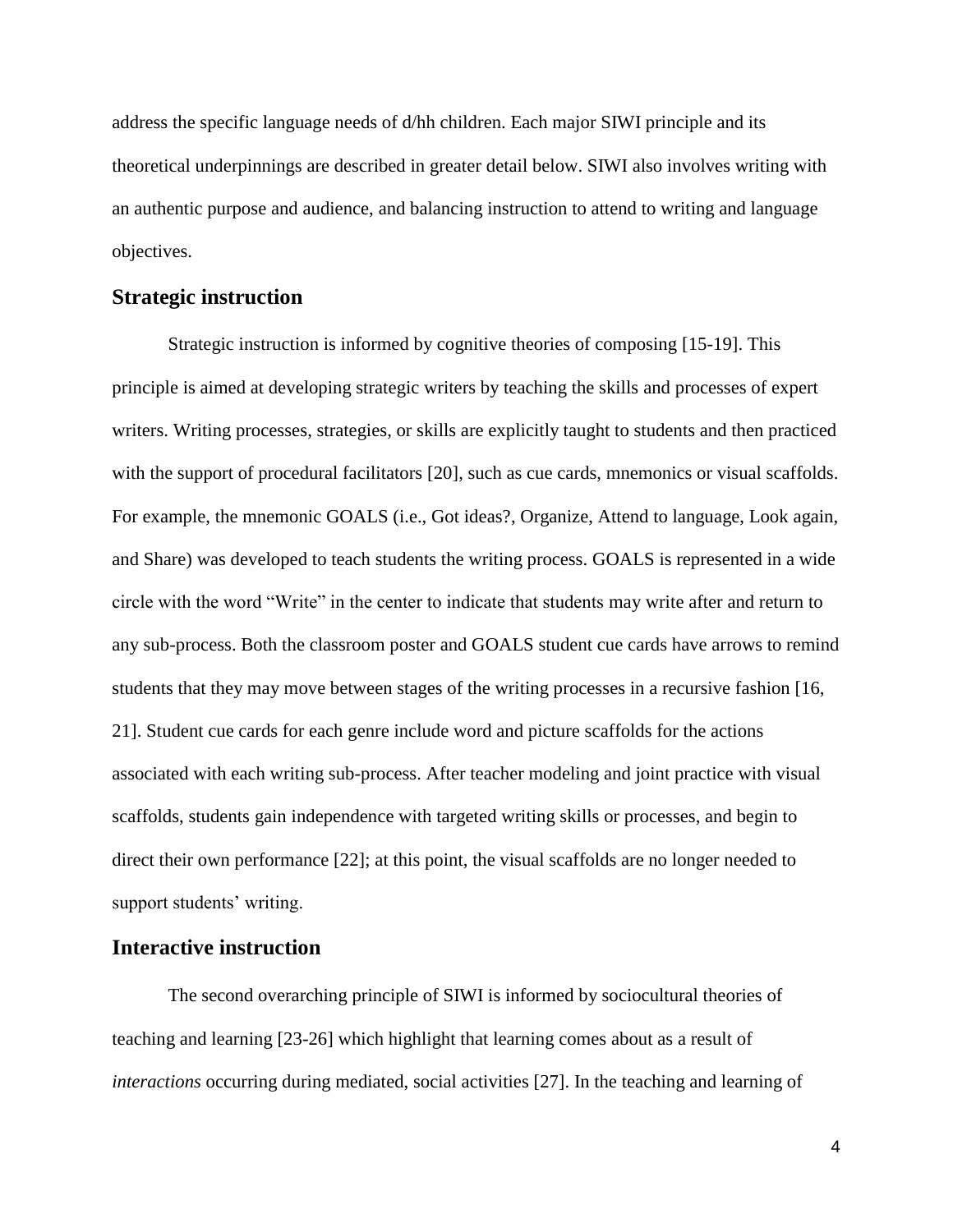writing, highly effective strategy instruction programs have broadened to give attention to the social and cultural practices involved in writing, and interactive approaches play an integral role during instruction (see example in [28]). Rather than passively receiving information, students learn about writing by actively engaging in guided or shared writing experiences with more knowledgeable writers. Students and teachers share their ideas, build on each other's contributions, and cooperatively determine necessary writing actions.

During interactive instruction, principles of dialogic pedagogy [29-31] are enacted which require collective problem-solving in shared activity to support the joint construction of meaning. Although teachers of the d/hh may be more inclined to provide didactic instruction due to difficulties many d/hh students face in expressing themselves, exemplary teachers of the d/hh persist with dialogic pedagogical practices of actively engaging students in knowledge building, assessing students' understandings moment to moment, and providing contingently responsive instruction [32]. Learning is theorized to occur through interactions that challenge students to perform slightly beyond their current levels while receiving guidance and support. As students gradually take on greater independence during writing, teachers then release responsibility for specific writing practices. During guided writing of SIWI, members are discussing and negotiating meaning at every stage of the writing process.

#### **Linguistic competence and metalinguistic awareness**

The third overarching SIWI principle addresses the unique language needs of d/hh students. Drawing upon language acquisition theory [33, 34] and second language research [35,36], SIWI is designed to develop implicit *linguistic* competence and *metalinguistic* knowledge of English and American Sign Language (ASL), if signers are involved.

5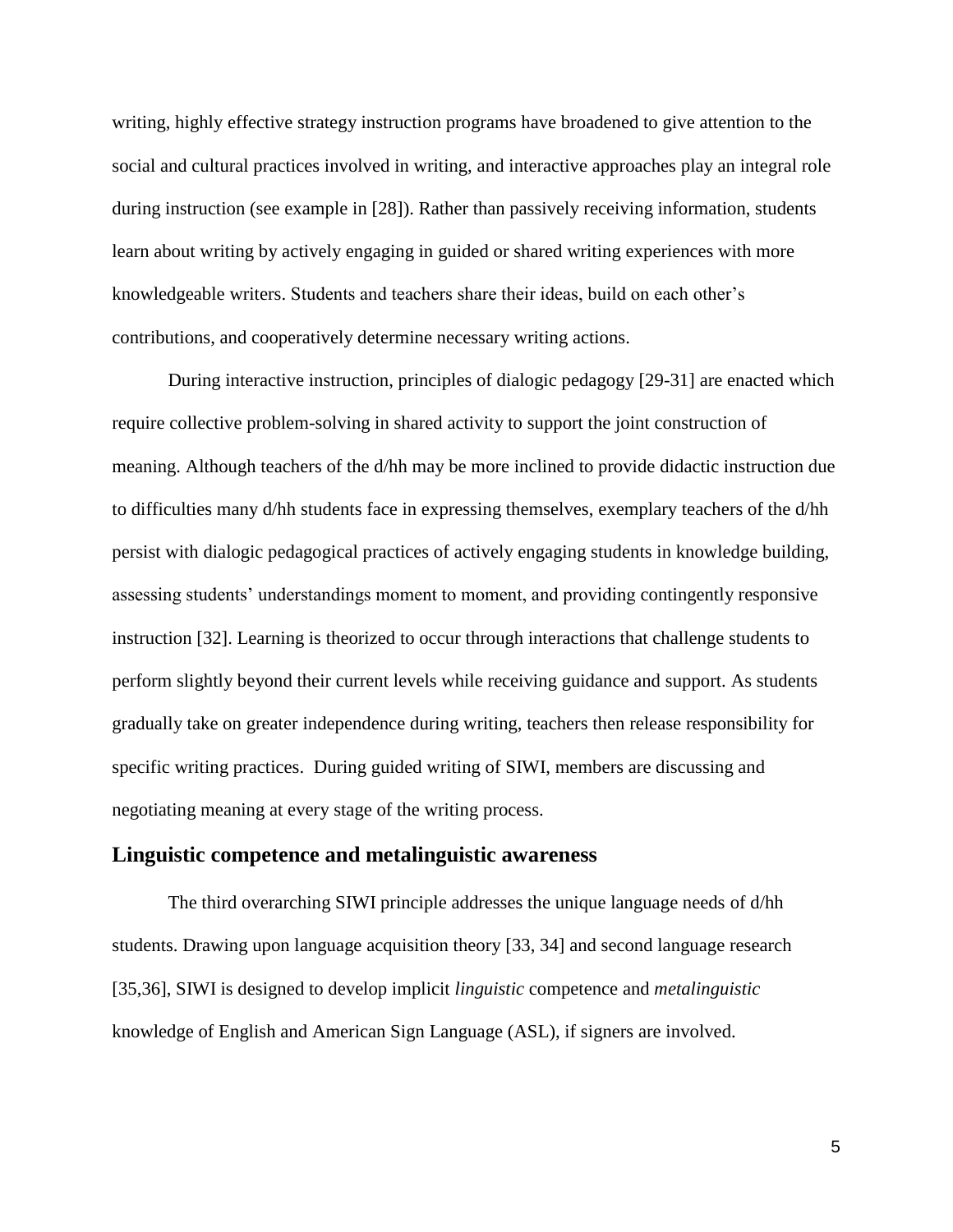Some aspects of SIWI allow for linguistic competence to grow implicitly [9]. For example, students are actively involved in problem-solving during interactive writing. Meaningful exchanges with more proficient users of language (ASL or spoken English) creates a natural environment capable of furthering acquisition. When communication breakdowns occur, the teacher employs repair strategies (c.f. [37]) that promote shared understanding amongst participants. Techniques such as drawing, role play, and use of gesture during SIWI occur in a space separate from the shared writing space known as the *language* zone [38-39]. Once understanding is achieved, teachers expose students to expressive language associated with the concrete objects, drawings or movements that hold meaning to students. These aspects are meant to promote greater language acquisition of an accessible language--either ASL or spoken English.

Frequent readings of co-constructed English text during guided writing also implicitly build linguistic competence by increasing exposure to comprehensible passages of written English. Rereading one's text is essential to the revising process of writing, and it may also be a way d/hh students come to know how English looks, feels, and sounds, similar to a native user. Opportunities for acquisition of English are critically important since implicit competence provides for more efficient writing [40], and there are many aspects of the language that cannot be explicitly taught. During SIWI, the shared text is generated from students' expressions and then is guided by the teacher to a level just beyond what students can do independently. Therefore, the text serves as comprehensible and slightly advanced input [36, 41]. In this way, d/hh students are provided an avenue to implicit English competence through rereading their ideas in slightly elevated English.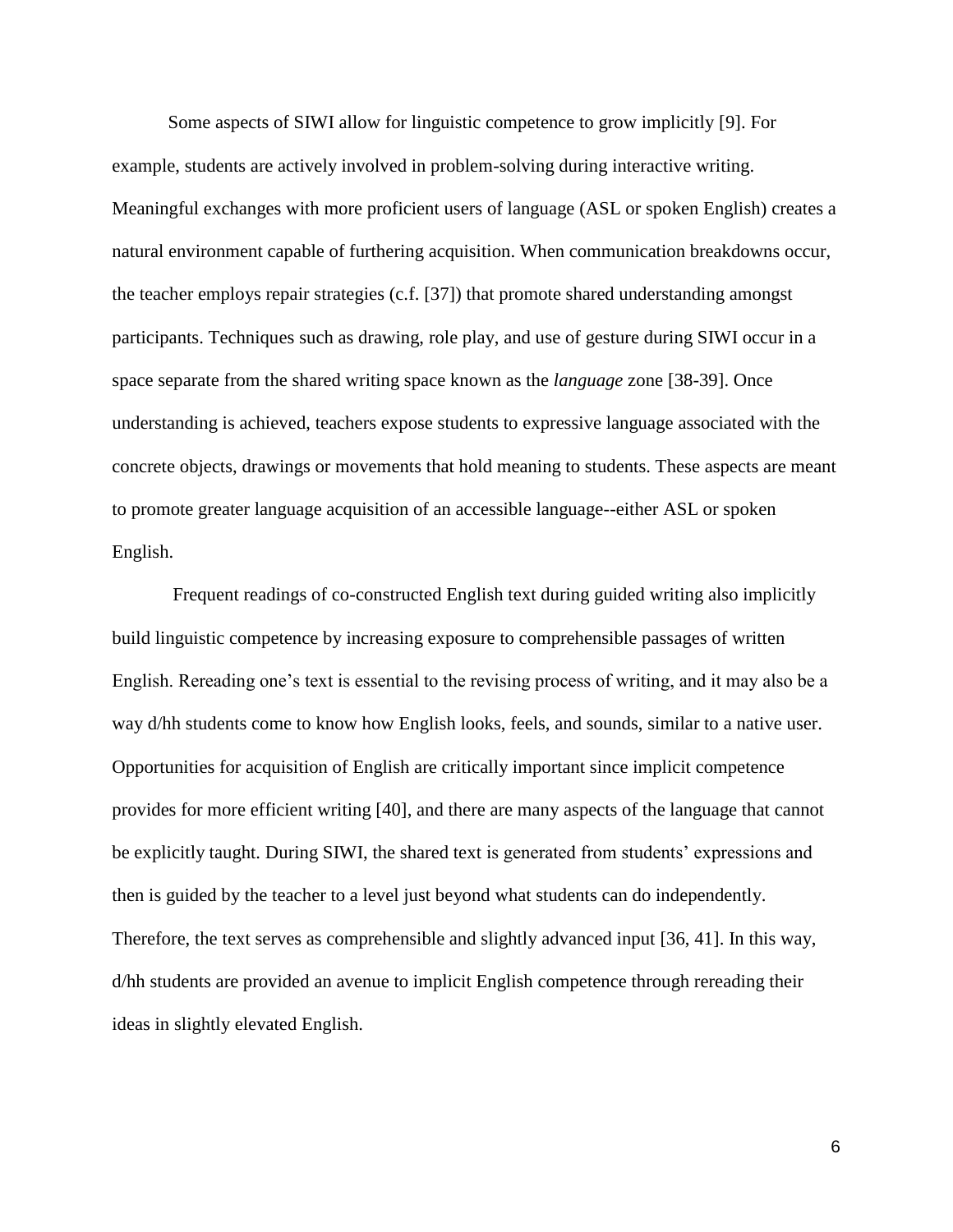Explicit language instruction and/or comparison of English and ASL is intended to build metalinguistic knowledge [9], and is another route to developing English ability (c.f. [6, 36] that can assist students while writing. As the need arises, the SIWI teacher goes to the *language zone*  to contrast grammars, explicitly teach linguistic aspects of ASL and/or English, or expand English vocabulary. For example, when students generate ideas for the shared writing text by offering a close approximation to English with minor necessary revisions, the teacher writes this on the English board, which is separate and distinct from the language zone. However, if an idea is offered that cannot readily be written in English due to visual, spatial, gestural, and syntactical properties of the expression, the class can hold the idea in the language zone using videos, pictures, drawings, or gloss (a technique for capturing ASL signs and grammatical properties in print). Ultimately, the teacher guides the class to identify or distinguish features of the languages, and then construct an equivalent expression in English, translating the idea from the language zone to the English board. During this process, participants build their metalinguistic knowledge of the language/s through explicit comparison, clarification and elaboration of language structures [10].

### **Prior SIWI Studies in the Middle Grades**

Studies of SIWI in the middle grades have included students with mild to profound hearing losses. In these studies, students have used diverse communication methods (e.g., ASL, an English-based sign, speech, or a combination) and demonstrated a range of expressive language proficiency (from severely delayed to on target). We describe one efficacy study, as well as other related research, which demonstrate SIWI as a promising instructional approach that can promote language and literacy achievement among d/hh middle grades students.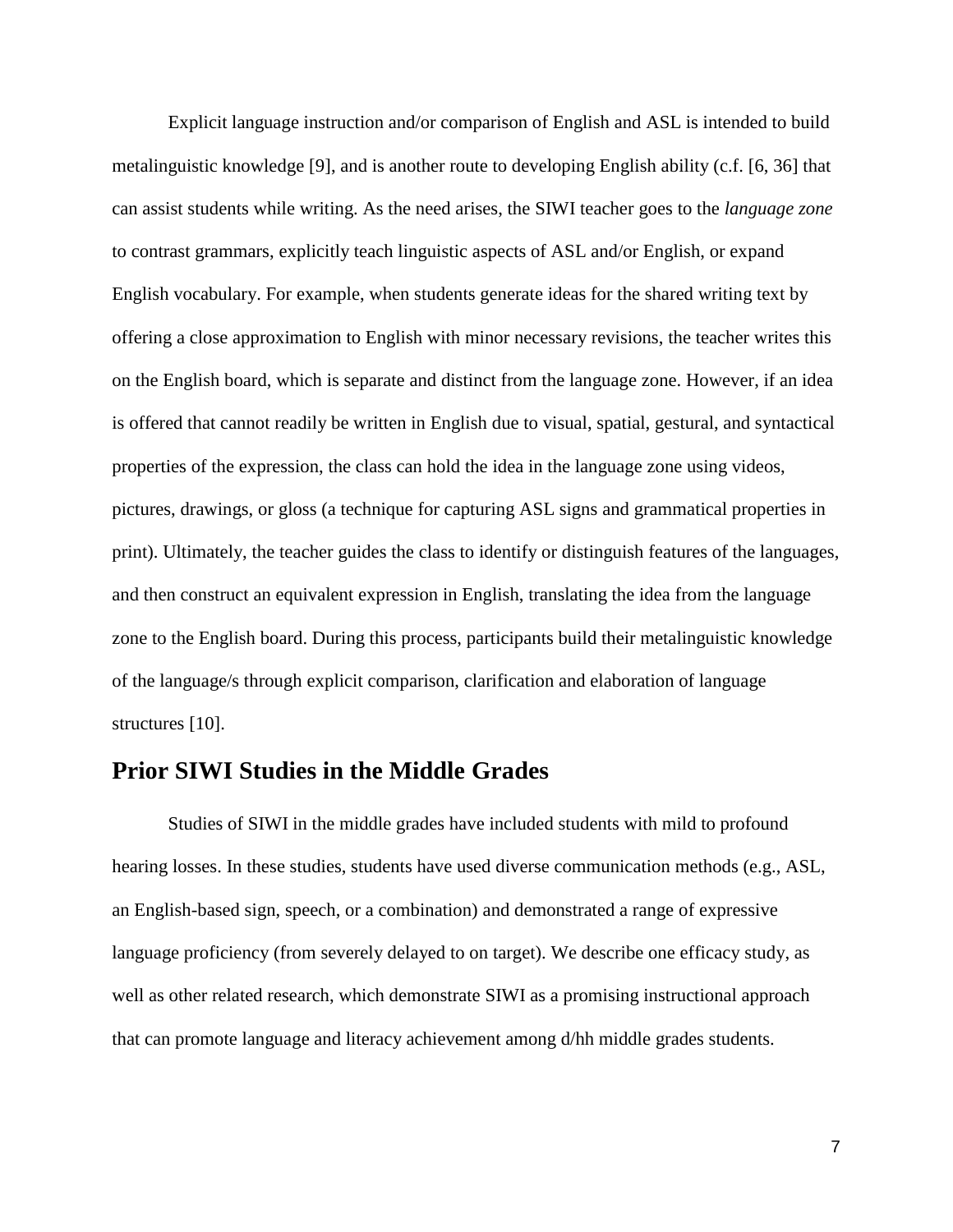A quasi-experimental study of information report writing in grades 6-8 (N= 33 students) found statistically significant gains on writing, language and word identification outcomes among students receiving SIWI [7, 9, 39]. Students in the treatment group received approximately 2½ hours of SIWI a week for eight weeks, and the teacher's fidelity to SIWI was approximately 95%. Students in the comparison group spent the same amount of time weekly on a structured language curriculum with some opportunities to write for real purposes supported by one-on-one teacher conferencing. Pre- and post-writing samples were collected from students for information report (the taught genre) and narrative writing (an untaught genre), and were scored using trait rubrics for genre-related features, contextual language, and conventions. A second rater scored approximately 15% of the papers, and inter-rater reliability was above 0.9. Pre-and post-word identification ability was measured using the Slosson Oral Reading Test-Revised (SORT-R; [42]).

A multivariate analysis of variance (MANOVA) was performed along with the necessary follow-up univariate analyses. The treatment group demonstrated significantly greater gains with information report writing on genre-related features as well as contextual language and conventions with large effects sizes (Cohen's  $d=1.27$  to 2.65). Further, students in the treatment group showed significantly greater gains with the untaught genre of narrative writing  $(d=2.07)$ and writing fluency as measured by length  $(d=1.53)$ . Word identification ability  $(d=0.39)$  was also statistically significant. On average, students in the treatment group demonstrated improvements of 0.45 grade level over the eight-week intervention period, whereas the comparison group did not show gains in word identification.

Additional SIWI studies, exploratory in nature, show similar positive outcomes for *genre-related writing* skills and *word identification* among students [8] as well as *written*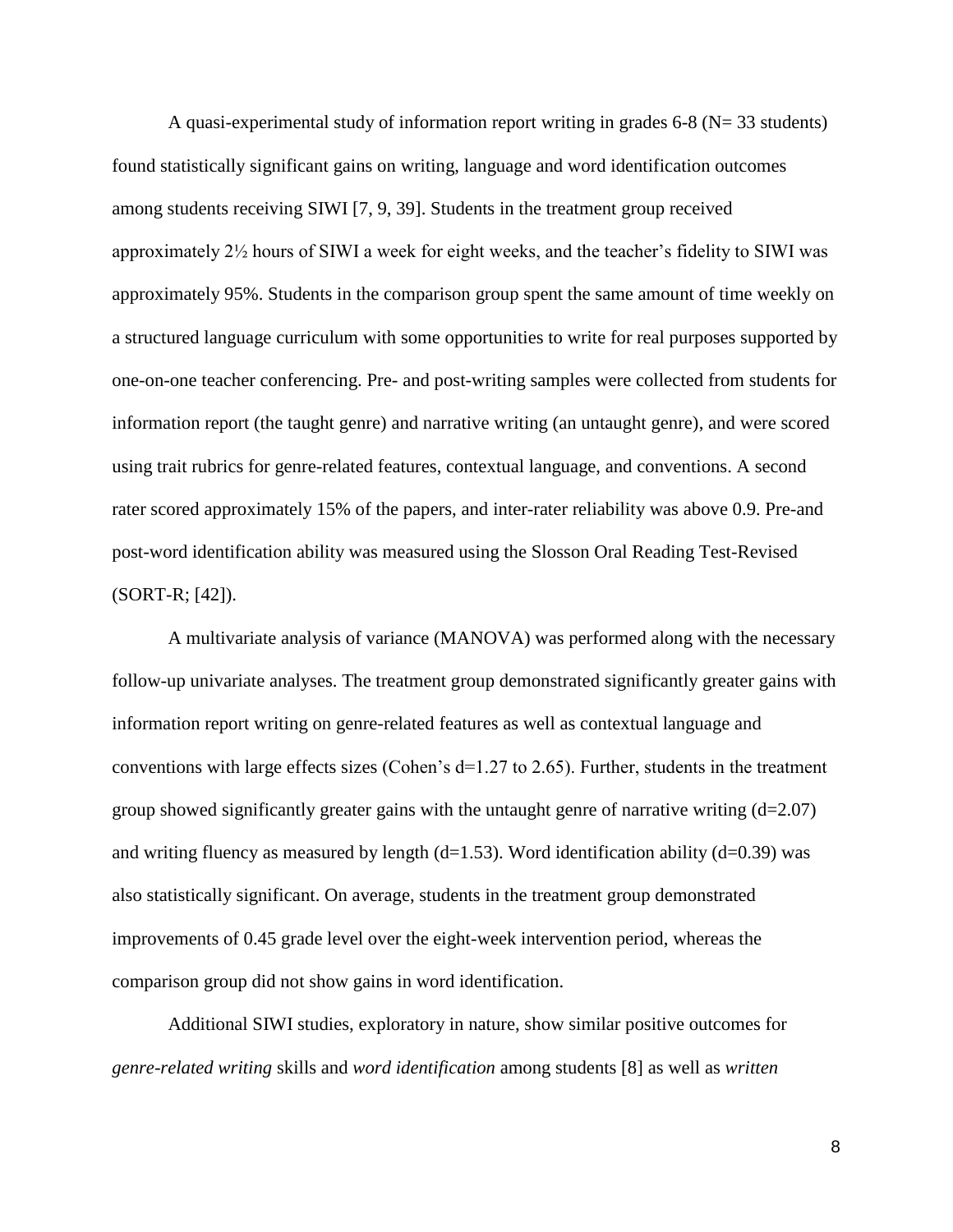*language accuracy, written language complexity, and writing fluency among middle school* children [9, 11]. Students have also demonstrated greater ability to *edit and revise* their writing [39], and *reduce the ASL grammatical features* present in their writing [10]. Themes generated through qualitative analyses of student interviews, teacher journaling, and student writing indicate students exposed to SIWI showed *an increase in motivation* to write independently outside of class, became more likely to *self-identify as authors*, and exhibited *increases in selfconfidence* in their communication and awareness of their writing ability (Dostal et al., 2015). Finally, there is evidence that SIWI supports greater *expressive/receptive language development*, likely due to the interactive nature of the classroom environment. D/hh students, grades 4-6, receiving SIWI when ASL was the language of instruction, grew in their ability to express increasingly clear and complex language as measured by gains in mean length of ASL utterances and declines in unintelligible utterances [6]. Unlike the equivocal outcomes of other programs implemented with d/hh students (see [3]), these findings suggest that a comprehensive writing program comprised of *evidence-based approaches* as well as *specific components designed to respond to d/hh students' unique and diverse language needs* has the ability to significantly improve writing and language outcomes. The purpose of the current study is to examine the extent to which SIWI impacts the writing and language outcomes of later elementary d/hh students.

## **Method**

There is one overall research question: To what extent does SIWI lead to improved outcomes in writing, language, and word identification? Results will be reported for two genres: personal narrative/ recount and persuasive writing. We predict that students receiving SIWI will make significantly greater gains in writing and language compared to students receiving regular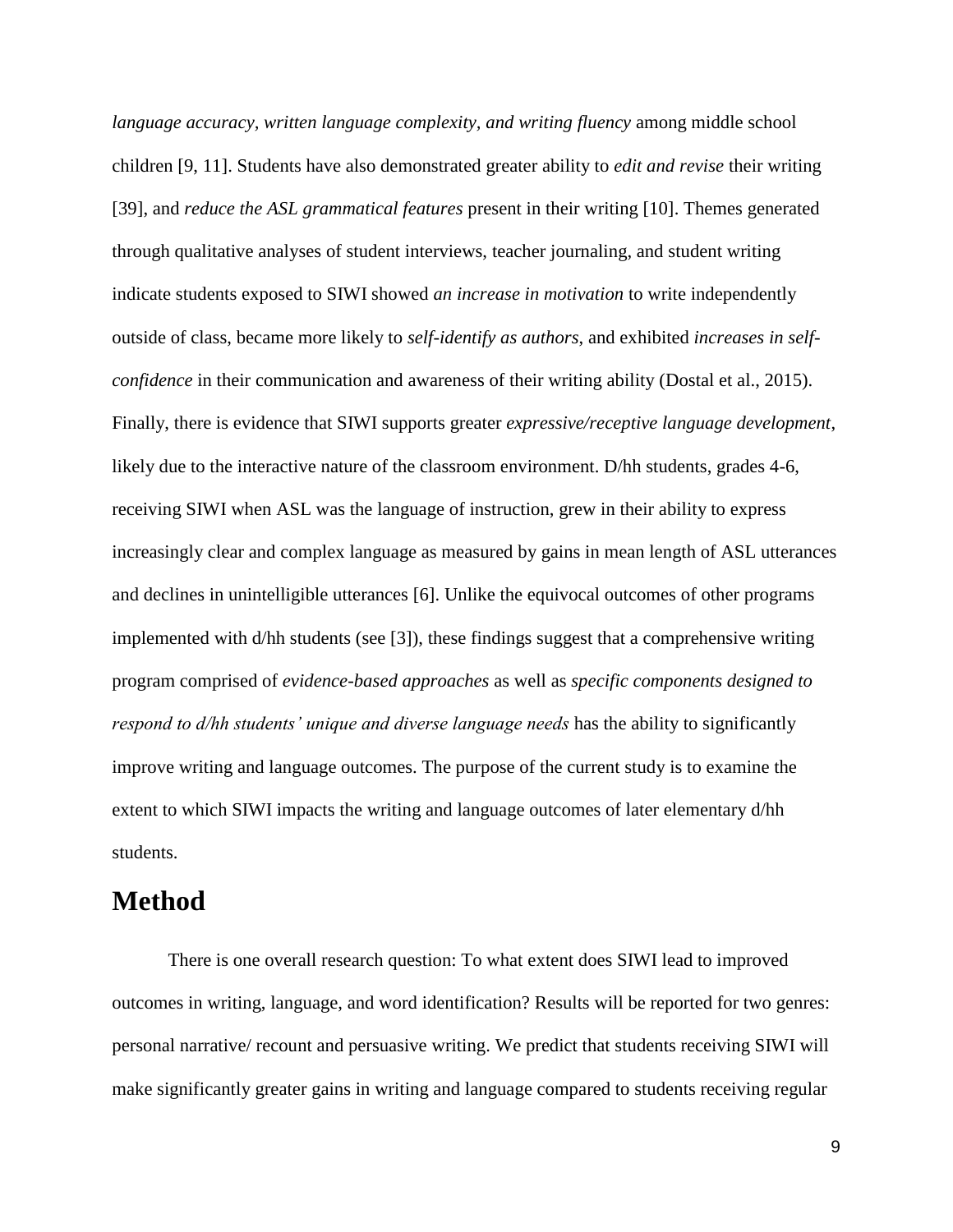instruction. A maintenance writing sample was additionally collected for recount writing to examine whether treatment effects maintained after the removal of SIWI instruction for the genre.

This quasi-experimental study involved a convenience sample of 63, 3rd-5th grade d/hh students in SIWI treatment  $(N=41)$  and business-as-usual  $(BAU)$  comparison conditions  $(N=22)$ . The students were instructed by 10 different teachers in 6 programs across 5 eastern and southeastern states. Five treatment group teachers were involved in an IES grant project focused on developing SIWI for use in the later elementary grade levels. Five comparison group teachers had no previous exposure to SIWI. Three programs self-identified as total communication programs (TC), two as ASL-English bilingual programs and one as listening and spoken language (LSL) housed within a public school. While neither students nor classes were randomly assigned to conditions, an attempt was made to ensure students from all three communication philosophies were represented in each condition at similar proportions. Of the students in the treatment group, 23 were instructed in TC classes, 14 in LSL classes and 4 in a bilingual class. In the comparison group, 12 were instructed in TC classes, 7 in bilingual classes, and 3 in an LSL class. Student participants were similar in age (SIWI,  $M = 9$  years, 10 months; BAU,  $M = 10$ years, 1 month) and grade (SIWI,  $M = 3.95$ ; BAU,  $M = 4.14$ ). There was 0% student attrition.

### **Student Participants**

Participating teachers completed demographic surveys for each of their students. Teachers indicated 49% of treatment group participants were female in contrast to 59% of students in the comparison group. In terms of racial or ethnic group, 58% of treatment group students were Caucasian, followed by 30% African American, 7% Hispanic/Latino, and 5% Multiracial. Of comparison group participants, 50% were African American, followed by 27%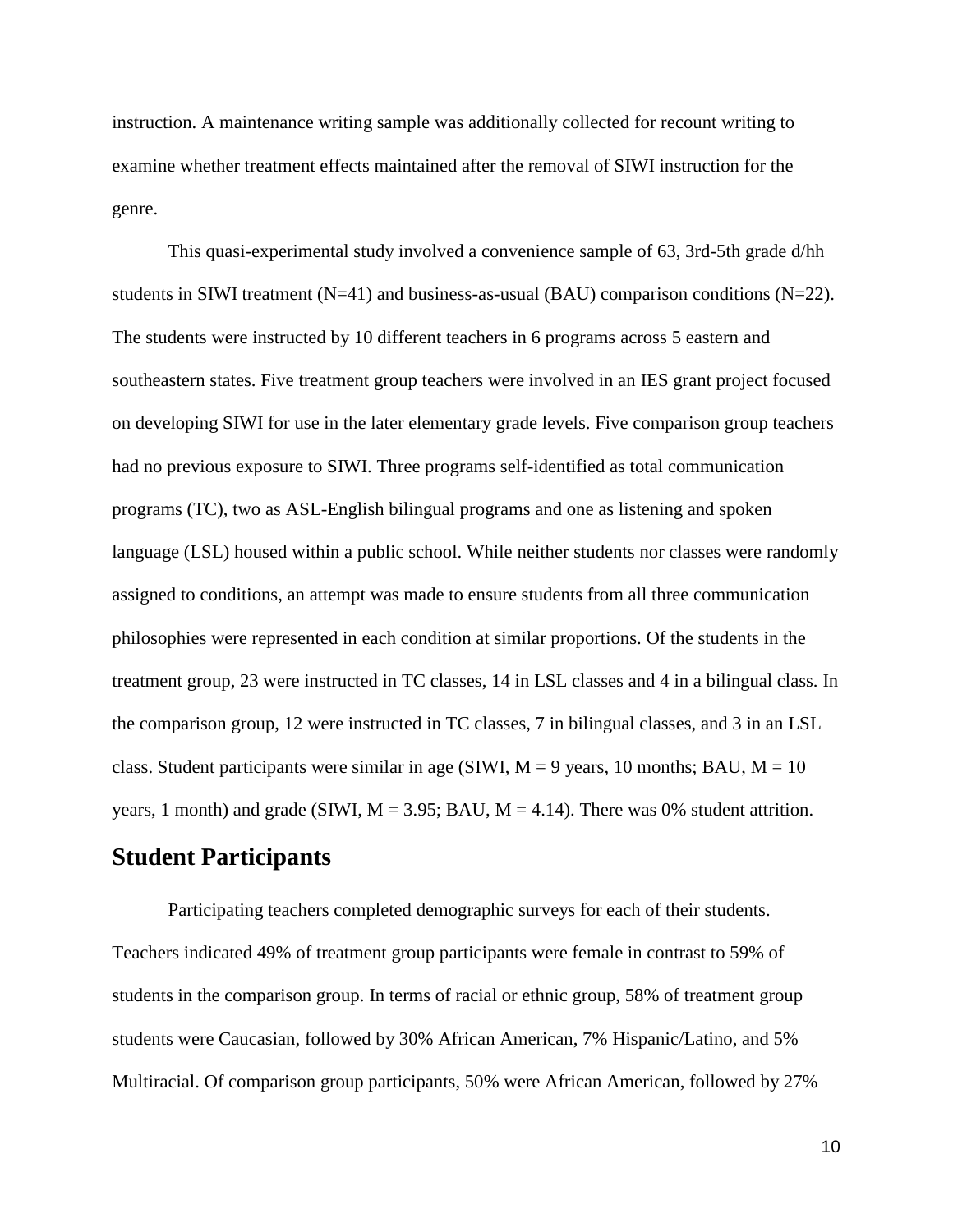Caucasian, 14% Hispanic/Latino, and 9% Multiracial. Both aided and unaided levels of hearing loss can be viewed in Table 1. Approximately 59% of treatment group participants used hearing aids, 34% had at least one cochlear implant, and 7% did not use amplification of any kind. In the comparison group, 73% of participants used hearing aids, 18% had at least one cochlear implant and 9% did not use amplification.

| <b>Levels of Hearing</b>                                                    | <b>Treatment</b> |              | <b>BAU</b>     |              |
|-----------------------------------------------------------------------------|------------------|--------------|----------------|--------------|
|                                                                             | <b>Unaided</b>   | <b>Aided</b> | <b>Unaided</b> | <b>Aided</b> |
| 0-15dB normal limits                                                        | $0\%$            | 4.9%         | 4.5%           | 9%           |
| $16-25dB$ slight                                                            | 0%               | 7.3%         | 0%             | 22.7%        |
| 26-40dB mild                                                                | 2.4%             | 39%          | 9.1%           | 36.5%        |
| 41-55dB moderate                                                            | 7.3%             | 22.1%        | 13.6%          | 9.1%         |
| 56-70dB moderately-severe                                                   | 19.5%            | 7.3%         | 27.4%          | 0%           |
| 71-90dB severe                                                              | 17.1%            | 2.4%         | 22.7%          | 0%           |
| $91dB +$ profound                                                           | 53.7%            | 9.7%         | 22.7%          | 0%           |
| information unavailable                                                     | $0\%$            | 7.3%         | 0%             | 22.7%        |
| Note: $R\Lambda H$ – Rusiness as usual $N - 41$ Treatment: 22 R $\Lambda H$ |                  |              |                |              |

**Table 1. Students' Unaided and Aided Levels of Hearing.**

Note:  $BAU = Business$  as usual.  $N = 41$  Treatment; 22 BAU.

Teachers reported nine students in the treatment group as having additional disabilities including ADHD, Retinitis Pigmentosa or other visual impairment, Auditory Processing Disorder, Cerebral Palsy, fine motor deficits, Intellectual Disability, and Functional Delay. Two students in the comparison group were reported as having ADHD and hypotonia. Teachers indicated the method through which their students primarily express themselves (see Table 2) as well as the level of fluency in expressing their ideas. Of the 41 treatment group participants, 61% could fluently express many to most ideas while 39% evidenced moderate to severe difficulties in fluently expressing themselves. In the comparison group, 64% of participants fluently expressed their ideas and 36% experienced moderate to severe difficulties in expression.

#### **Table 2. Students' Primary Form of Expression.**

| Form of Expression | <b>reatment</b> | RAI |
|--------------------|-----------------|-----|
|--------------------|-----------------|-----|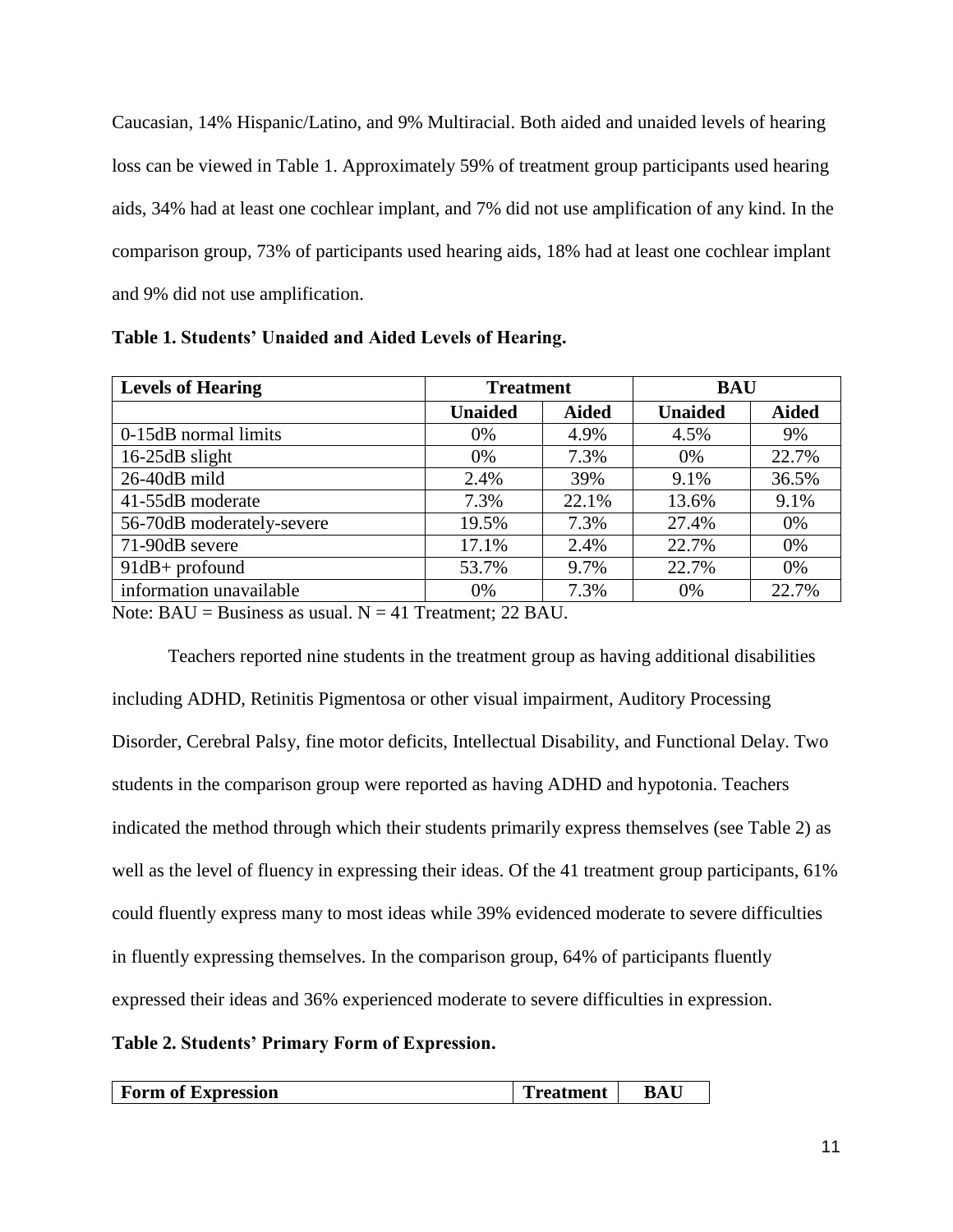| <b>ASL</b>                                      | 17.1% | 31.8% |
|-------------------------------------------------|-------|-------|
| English-Based Sign (EBS)                        | 0%    | 13.6% |
| A Combination of ASL and EBS                    | 24.4% | 13.6% |
| Spoken English or Sign Supported Spoken English | 43.9% | 36.4% |
| Severe Language Delay                           | 14.6% | 4.5%  |

At the beginning of the study, student word identification ability was assessed on the SORT-R. The mean raw score for the treatment group was 61 or a 2.2 reading grade equivalency, while the mean raw score for comparison group students was 72 or a 2.7 reading grade equivalency.

### **Teacher Participants**

All ten teacher participants were Caucasian females. Most of the teachers had a Master's degree, and all held a Bachelor's degree with some additional graduate credits. Years of teaching experience ranged from 3 to 20 years ( $M = 7.8$ ) for the five treatment group teachers and 7 to 32 years (M=17.4) for the five comparison group teachers. It is worth noting that one of the treatment group participants was a speech therapist, and therefore could only implement SIWI with her students for 1 hour each week as opposed to the other teachers who taught SIWI 2 hours per week. There was one profoundly deaf teacher in the treatment group and two in the comparison group; all other teacher participants were hearing within normal limits. Teachers who used sign language during instruction were asked to rate their abilities to fluently express ideas in ASL on a 5-point scale, with 5 being an ability to express most anything fluently in ASL. The mean rating of the treatment group teachers was 4, and the comparison group teachers' mean rating was 4.6. Teachers also rated their preparation for the teaching of writing (excluding SIWI training) on a 3-point scale (i.e., 3=exceptional, 2=adequate, 1=minimal). Comparison group teachers reported that they were more prepared to teach writing  $(M=2.4)$  than treatment group teachers (M=1.8). On a 5-point scale, comparison group teachers additionally reported that they like writing  $(M=4.6)$  slightly more than treatment group teachers  $(M=4.2)$ .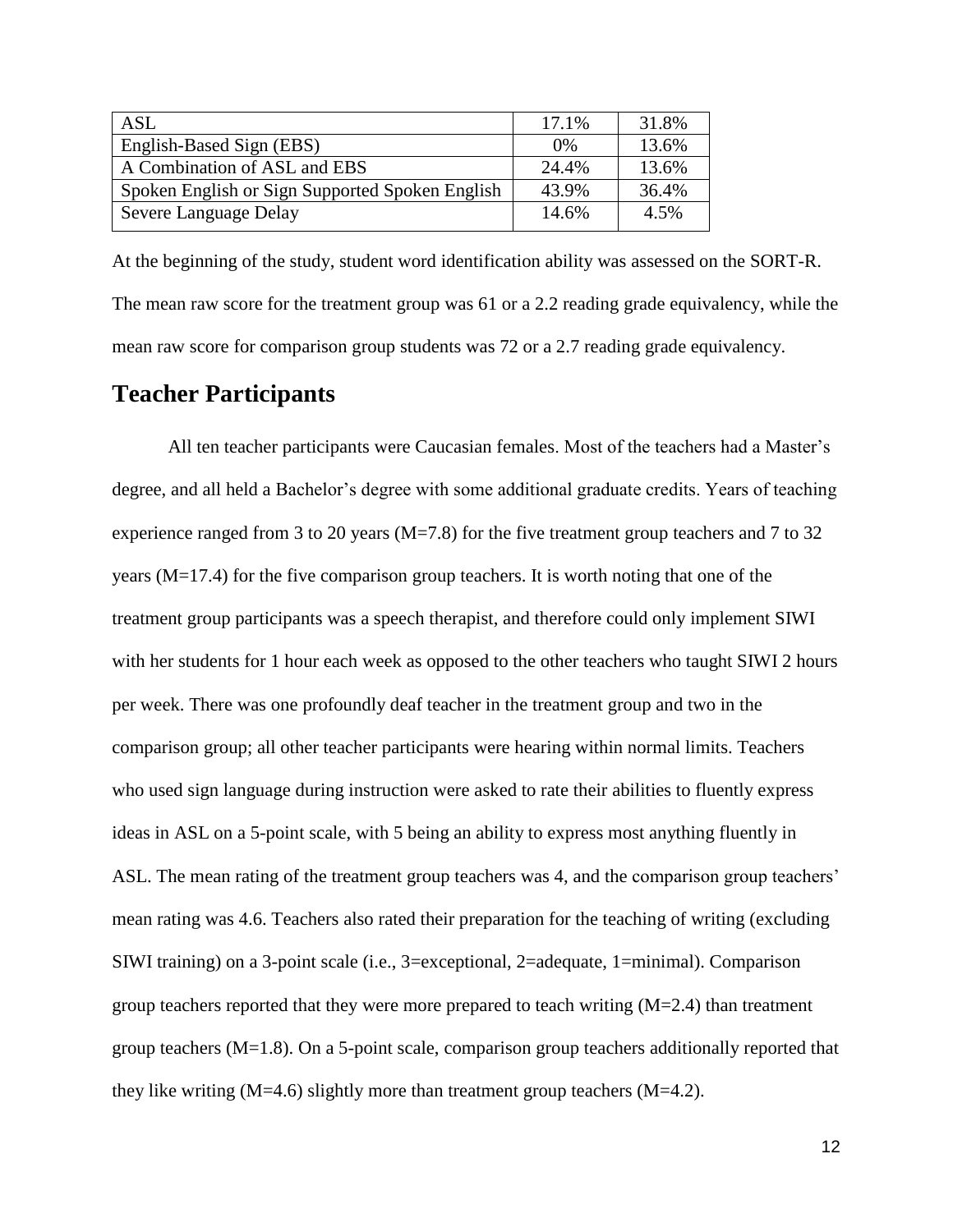#### **Instructional fidelity of intervention agents**

The SIWI Observation and Fidelity Instrument was used to rate teachers' instructional fidelity to SIWI principles. The instrument includes 53 items that are scored with a 1 (incorporated instructional element faithfully) or 0 (did not incorporate), and then calculated for an overall percentage of implementation. Observations for the purpose of collecting implementation fidelity were made approximately 2-4 times during the study period for each treatment group teacher. The lessons reviewed for fidelity were randomly selected from a database of videotaped lessons uploaded to a secured server. Teachers' fidelity to SIWI ranged from 60.4%-89% with an average of 75%. Fidelity data are consistent with those of a 3-year longitudinal study examining the impact of length of SIWI professional development (PD) on instructional fidelity. In the longitudinal study, teachers performed with approximately 74% fidelity after 1 year of the SIWI training program and then at 85% and 94% with 2 and 3 years of PD respectively [38]. Four of the five treatment group teachers had previously received training for the implementation of SIWI in the middle grades, but the recently developed elementary curriculum was new to them.

#### **Comparison group instruction**

Comparison group teachers were asked to indicate the amount of time spent weekly on writing, reading, or language arts, and to describe their literacy instruction practices. Teachers reported spending 8-12 hours a week on literacy, with approximately 3-5 hours of that time focused on writing and language arts. Whereas treatment group teachers spent a similar number of hours weekly on literacy instruction, they implemented SIWI approximately 2 hours a week. When asked to describe their writing instruction, all comparison group teachers reported incorporating English grammar practice (e.g., parts of speech, sentence structure and syntax,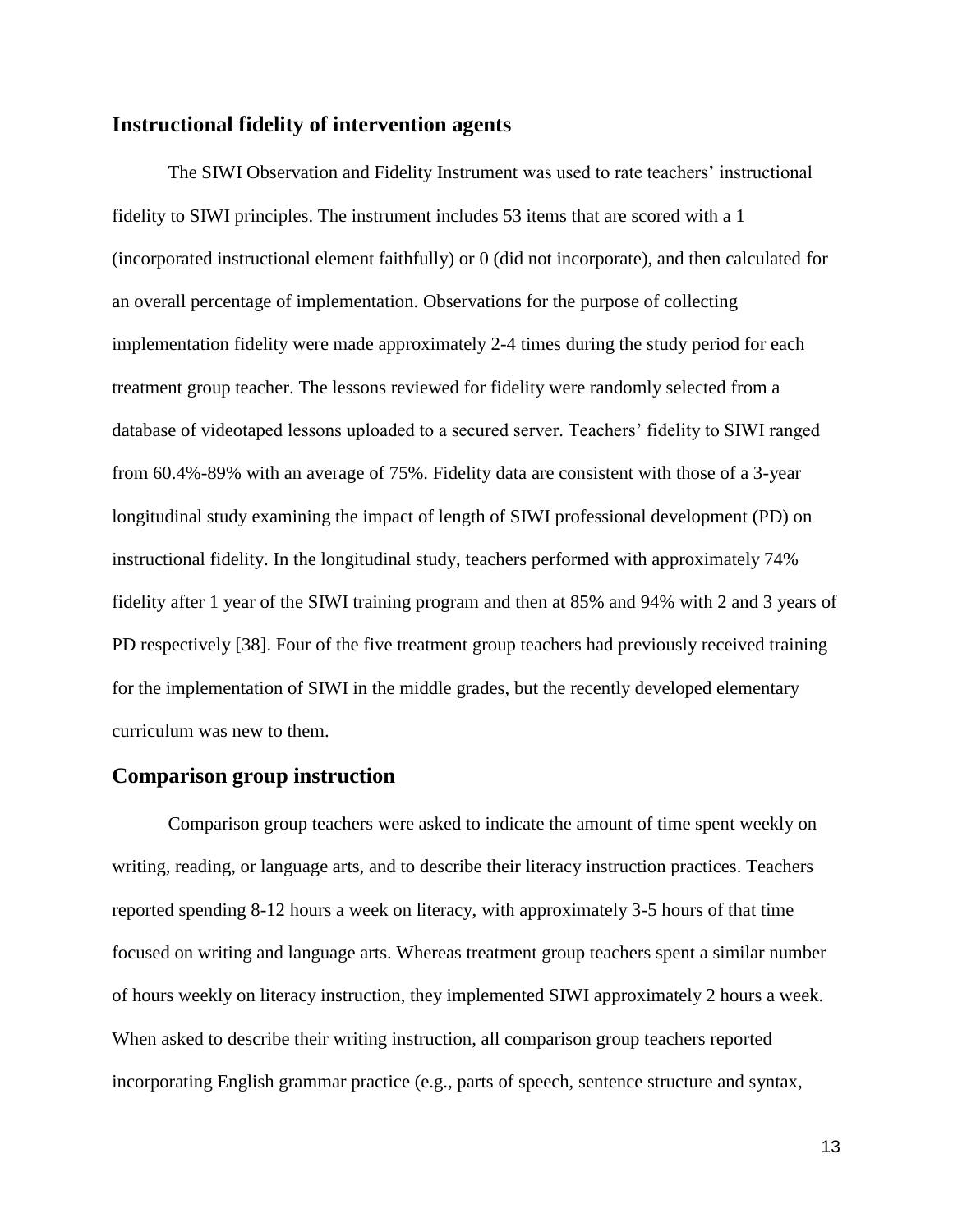word scramble worksheets, using spelling or vocabulary in semantically appropriately ways). The next most commonly reported practices included engaging students in process writing (e.g., brainstorming, organizing using graphic organizer, drafting, conferencing with teacher to revise), teaching mechanics of writing (e.g., capitalization, punctuation), and exposing students to different genres of writing (e.g., persuasive, expository, personal narrative). Three teachers reported that their students write about the stories they read. Instructional practices reported by one teacher each include: using model text to illustrate author techniques, teaching text structure or language; publishing one's writing and sharing with the class; translating between ASL and English.

#### **Measures**

We report on 17 measures in the areas of writing, language, and word identification. Writing samples were collected immediately preceding and following instruction in the genre of writing (i.e., recount and persuasive). Approximately 18 hours of instruction were provided for each genre. A maintenance writing sample was collected for recount writing nine weeks after instruction for that genre had ended. Students were given prompts similar to the  $4<sup>th</sup>$  grade National Assessment of Educational Progress (NAEP; [43]) which asked them to convey an experience or persuade through writing. Prompts were rotated by class to prevent the topic from influencing outcomes, and students had unlimited time to respond in writing to the prompts. Writing samples were scored for writing and language variables which are further detailed below. Word identification data were collected from students at the start and conclusion of the study using the Slosson Oral Reading Test-Revised (SORT-R3; [42]). The SORT-R3 is a normreferenced test that has achieved high reliability ratings (e.g., test–retest and split-half Spearman-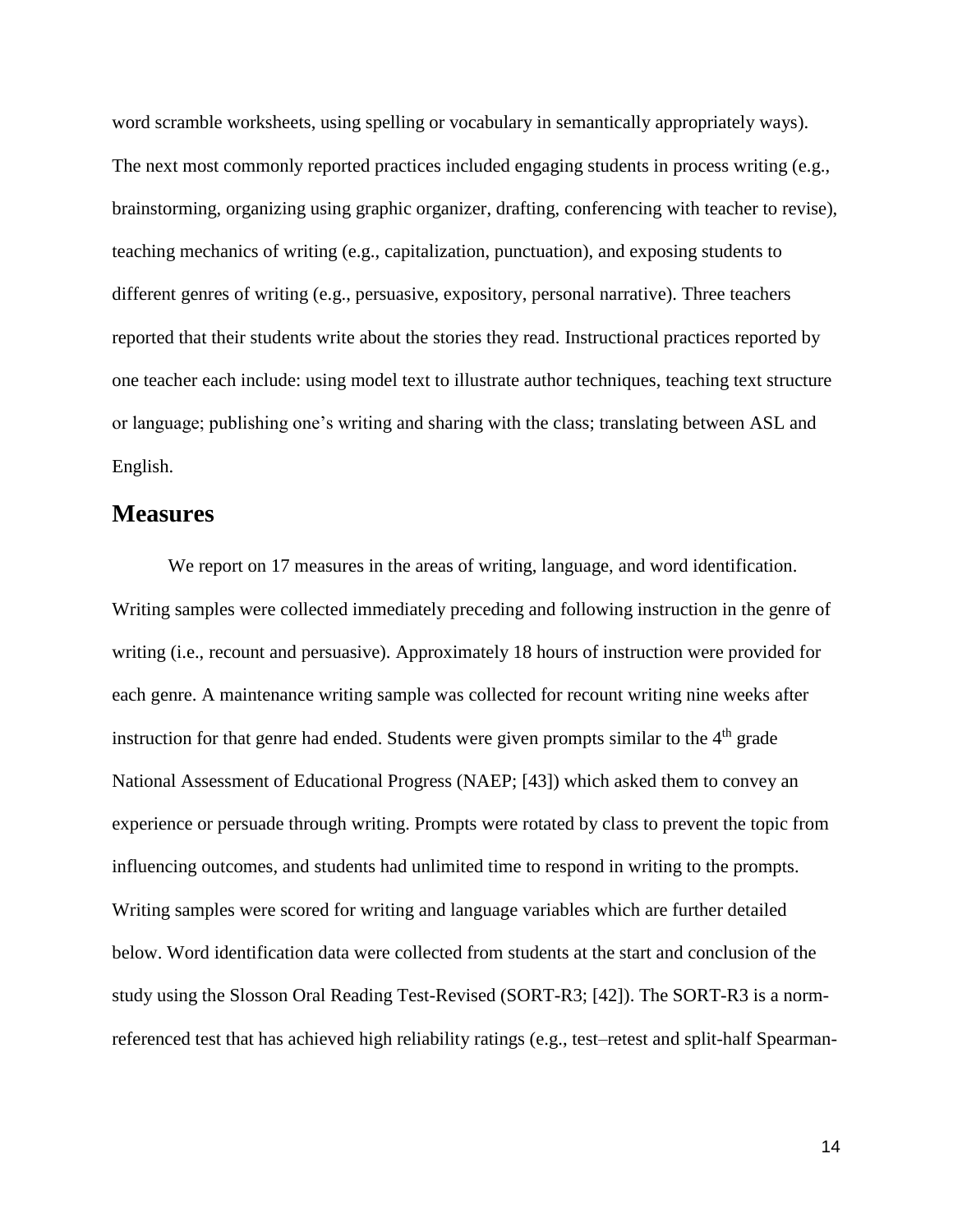Brown were 0.98) and criterion validity scores (e.g., 0.83 correlation with Peabody Individual Achievement Test).

#### **Writing**

Three measures each were constructed for recount and persuasive writing. Measures were designed to evaluate three broad domains of writing: development of ideas, organization of ideas, and content. Traits associated with recount writing included orientation, events and organization, while those associated with persuasive writing were opinion, reasons, and organization. The rubrics were informed by the NAEP (2011) holistic scoring guidelines, whereby each trait is scored on a six-point scale (i.e., 1=little to no skill, 6=effective skill). Two researchers scored slightly more than 20% of the writing samples, and a Cronbach's alpha reliability coefficient of 0.93 indicated good internal consistency between raters.

#### **Language**

There were five language measures for each genre of writing. The Structural Analysis of Written Language (SAWL; [44]) was used to score the writing samples for three levels of word efficiency ratio (WER), words per t-unit, and percentage of complete sentences. WER I represents the ratio of perfect grammar units, WER II represents the ratio of perfect grammar units plus any flawed units containing all of the major grammar constituents, and WER III represents the previous two plus perfect word strings of three or more words. Increases in the WER ratios, as well as percentage of complete sentences, suggest greater linguistic accuracy in a student's writing, and increases in words per t-unit indicate greater linguistic complexity [45]. Interrater reliability associated with 20% of the samples ranged from 0.86 - 0.97 across measures with an average Cronbach's alpha of 0.93.

### **Design and Analysis**

15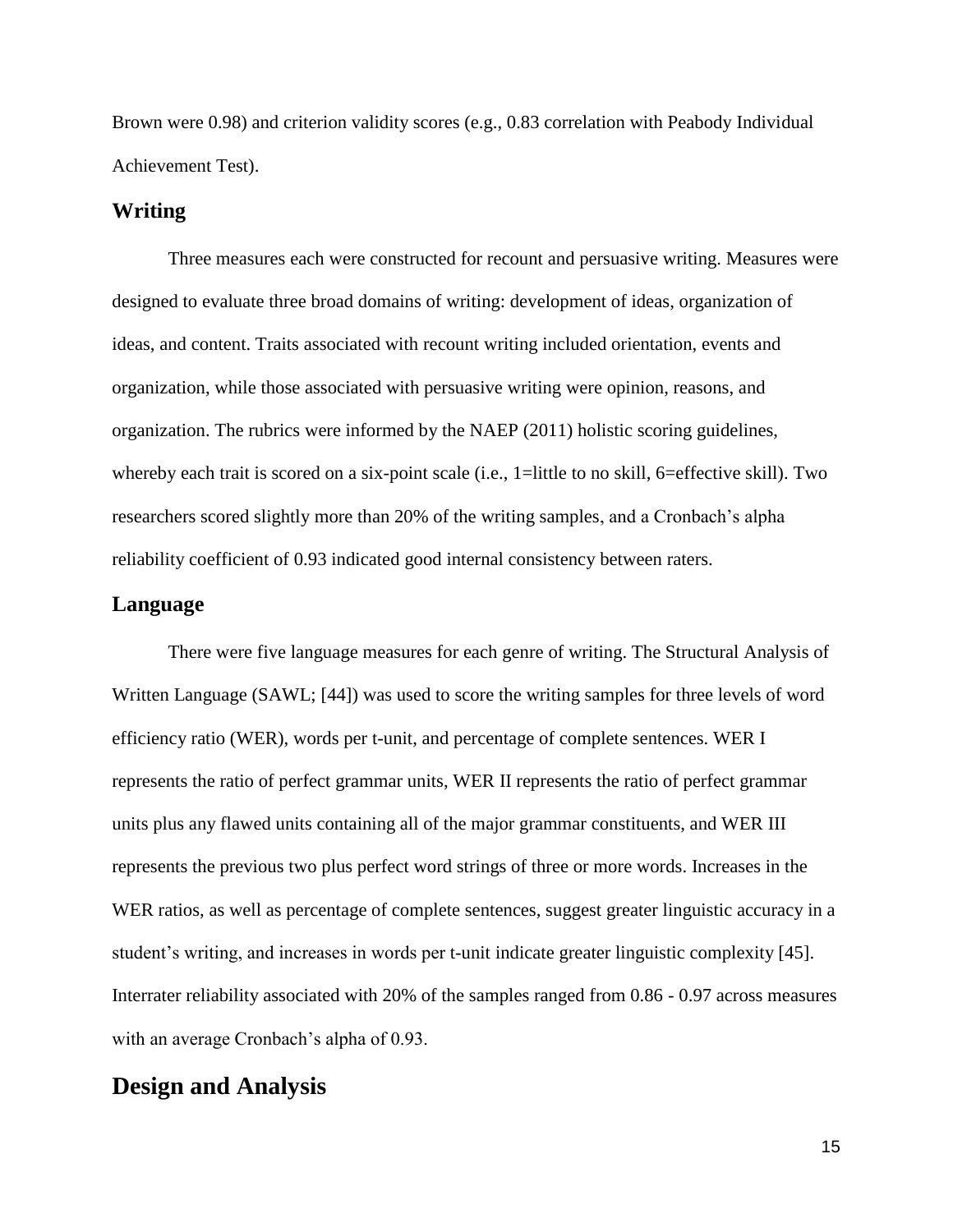Instruction was provided sequentially for two types of writing, recount and persuasive. Students were given pretest measures and then retested after 9 weeks of treatment. A maintenance retest was given nine more weeks after treatment had ended (recount only). Because there were only one to three teachers per school, we modeled clustering at the teacher level, acknowledging that this variability is due to both the instructional group as well as the school. While the sample was small, we modeled the essential design features of pretest, treatment, grade level, and clustering due to teacher/instructional group. We fit multilevel models of a posttest predicted by pretest, fit within teacher (i.e., a two level mixed-effects regression or hierarchical linear model). Classrooms contained students in grades three, four, or five. The conceptual form of the analysis model for student *i* with teacher *j* has the general form:

$$
Posttest_{ij} = Intercept + Pretest_{ij} + Treatment_j + Teacher_j + e_i
$$
 (1)

where *Posttestij* and *Pretestij* are the student's respective scores on the outcome, and *Intercept* is the model-predicted mean when all predictors are zero. *Treatment<sup>j</sup>* is the teacher's randomly assigned status. *Teacher<sup>j</sup>* is a random deviation for the instructional group of the student (i.e., a random intercept term).  $e_{ij}$  is random error. Overall, this model estimates treatment effects while controlling for pretest and instructional group differences (at the teacher/classroom level).

A multilevel model similar to Equation 1 was also fit to all pretest scores to determine whether there were preexisting differences between treatment groups (i.e., if unhappy randomization occurred). No group differences were statistically significant for pretests (all *p* > .05). In addition, the model shown in Equation 1 was also fit including effects for grade level differences. No grade effects were significant and the substantive conclusions were the same, so grade effects were excluded for parsimony.

### **Results**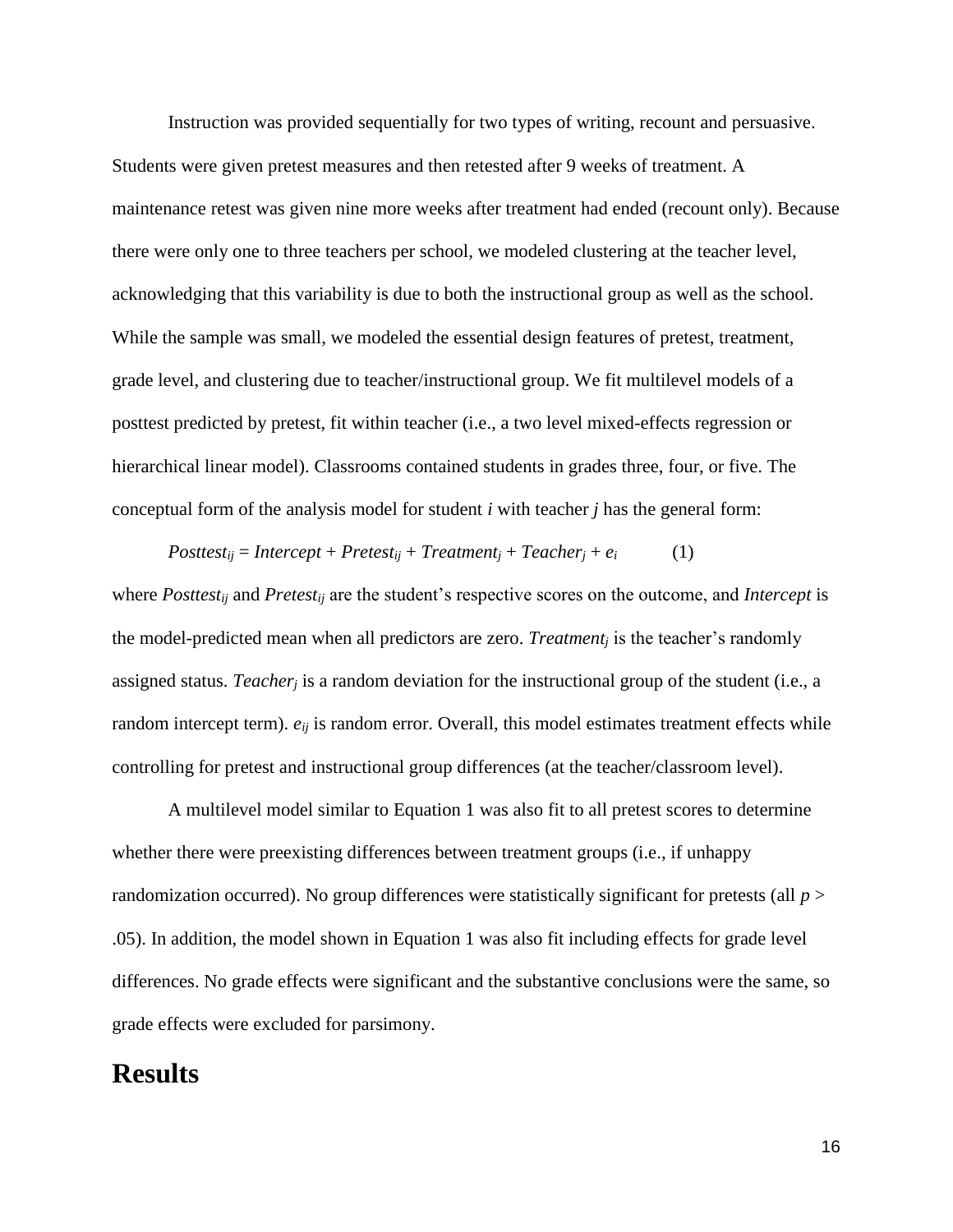Table 3 presents descriptive statistics for the BAU and SIWI treatment groups for the three measures of recount writing: orientation, events, and organization. Means for each of the three waves (pre, post, maintenance) appear in columns, with SD in parentheses. There are increases of approximately 0.7 - 0.8 points in the pre to post treatment means for recount orientation (from 0.7 to 1.4), events (1.2 to 2.0), and organization (1.2 to 1.9) that are not seen in the BAU means for orientation  $(1.3 \text{ to } 1.4)$ , events  $(1.8 \text{ to } 1.9)$ , and organization  $(1.9 \text{ to } 1.7)$ which implies that children responded more favorably to SIWI. Overall, there appears to be greater gain from pretest to posttest in the treatment group, with little change or slight declines toward the maintenance wave. Table 4 presents descriptive statistics for the three measures of persuasive writing, following the format of Table 3. Similar to recount writing, there is an average increase of 0.8 points in treatment group means for opinion, reasons, and organization, while there is little observed movement in BAU means.

**Table 3. Descriptive Statistics for Recount Writing Outcomes.**

| <b>Writing Trait</b> | Group      | <b>Pretest</b> |             | <b>Posttest</b> |       | <b>Maintenance</b> |       |  |
|----------------------|------------|----------------|-------------|-----------------|-------|--------------------|-------|--|
| Orientation          | <b>BAU</b> | 1.3            | $(1.3)^{a}$ | 1.4             | (1.2) | 1.4                |       |  |
|                      | Treatment  | 0.7            | (0.7)       | 1.4             | (1.1) | 0.8                | (0.9) |  |
| Events               | <b>BAU</b> | 1.8            | (1.1)       | 1.9             | (1.0) | 1.8                |       |  |
|                      | Treatment  | 1.2            | (0.6)       | 2.0             | (0.8) | 1.8                | (0.8) |  |
| Organization         | <b>BAU</b> | 1.9            | (1.3)       | 1.7             | (1.4) | 1.9                | 1.3   |  |
|                      | Treatment  |                | (0.7)       | 1.9             | (0.8) |                    | (0.8) |  |

<sup>a</sup> SD in parentheses.

|  |  | Table 4. Descriptive Statistics for Persuasive Writing Outcomes. |  |
|--|--|------------------------------------------------------------------|--|
|  |  |                                                                  |  |

| <b>Writing Trait</b> | Group      | <b>Pretest</b> |             | <b>Posttest</b> |       |  |
|----------------------|------------|----------------|-------------|-----------------|-------|--|
| Opinion              | <b>BAU</b> | 2.3            | $(1.3)^{a}$ | 2.4             | (1.3) |  |
|                      | Treatment  | $1.1\,$        | (0.6)       | 2.0             | (0.8) |  |
| Reasons              | <b>BAU</b> | 2.2            | (1.5)       | 2.3             | (1.5) |  |
|                      | Treatment  | $1.1\,$        | (0.5)       | 1.8             | (0.9) |  |
| Organization         | <b>BAU</b> | 2.2            | (1.4)       | 2.3             | (1.4) |  |
|                      | Treatment  | 1.1            | (0.6)       | 1.9             |       |  |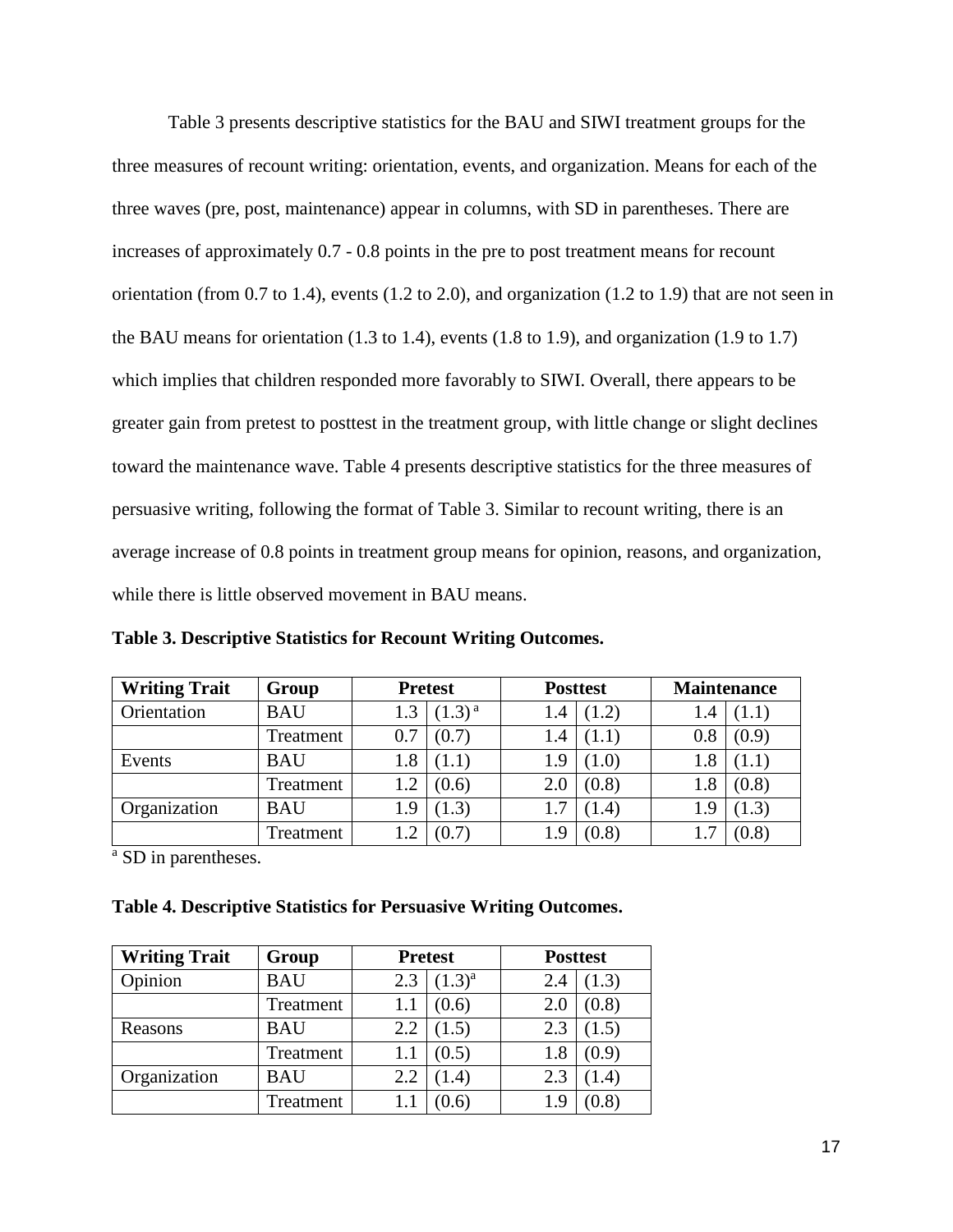<sup>a</sup> SD in parentheses.

Tables 5-6 present descriptive statistics for the five language measures for recount (Table 5) and persuasive language (Table 6). Present across both genres, treatment group participants showed an average mean gain of 0.1 to 0.2 in most WER ratios, and there were no demonstrated improvements in the BAU means. The BAU group increased words per t-unit from pretest to posttest by approximately 0.5 words while the treatment group demonstrated mean gains of 1.5 to 2 words per t-unit. Lastly, the percentage of complete sentences written by treatment group participants improved by approximately 20% in recount writing and 30% in persuasive writing while the BAU means showed no gains on the same measure. Table 7 presents descriptive statistics for word identification. The raw score mean on the SORT-R3 for the BAU group increased an average of 5 points from pretest to posttest while the treatment group mean increased approximately 10 points from pretest.

| <b>Outcome Test</b>  | Group      | <b>Pretest</b> |             |     | <b>Posttest</b> |
|----------------------|------------|----------------|-------------|-----|-----------------|
| WER I                | <b>BAU</b> | 0.2            | $(0.3)^{a}$ | 0.2 | (0.2)           |
|                      | Treatment  | 0.1            | (0.1)       | 0.2 | (0.2)           |
| WER II               | BAU        | 0.6            | (0.3)       | 0.6 | (0.3)           |
|                      | Treatment  | 0.4            | (0.3)       | 0.6 | (0.3)           |
| WER III              | <b>BAU</b> | 0.8            | (0.3)       | 0.7 | (0.3)           |
|                      | Treatment  | 0.5            | (0.3)       | 0.7 | (0.3)           |
| Words per T-unit     | <b>BAU</b> | 5.1            | (2.6)       | 4.6 | (2.4)           |
|                      | Treatment  | 3.8            | (2.3)       | 5.3 | (2.1)           |
| % complete sentences | <b>BAU</b> | 0.7            | (0.3)       | 0.7 | (0.3)           |
|                      | Treatment  | 0.5            | (0.3)       | 0.7 | (0.3)           |

**Table 5. Descriptive Statistics for Recount Language Outcomes.**

*Note*: SD in parentheses.

#### **Table 6. Descriptive Statistics for Persuasive Language Outcomes.**

| <b>Outcome Test</b> | Group      | <b>Pretest</b> |                  | <b>Posttest</b> |       |
|---------------------|------------|----------------|------------------|-----------------|-------|
| WER I               | <b>BAU</b> |                | $0.3 \mid (0.3)$ | ∪.∠             | (0.2) |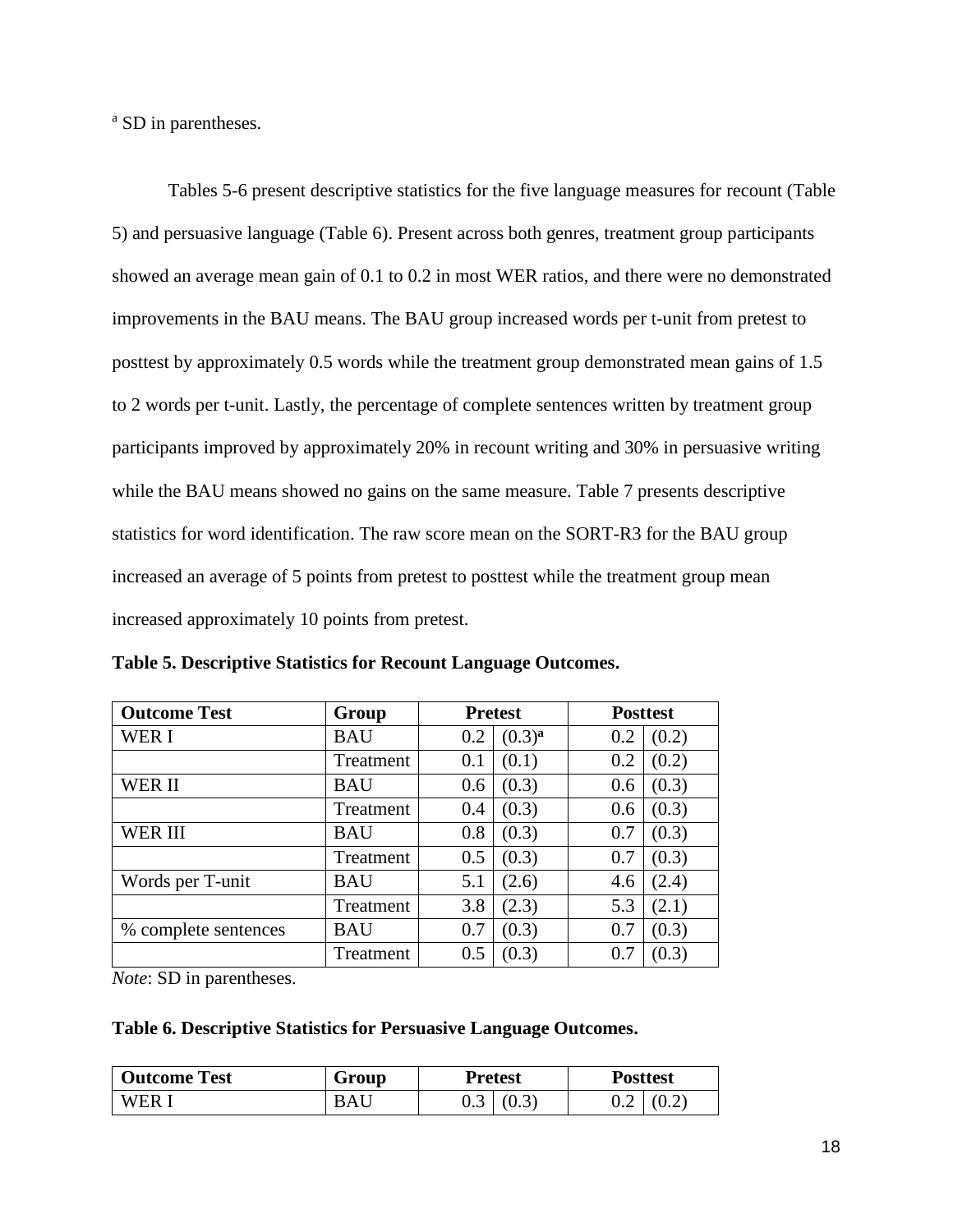|                      | Treatment  | 0.1 | (0.1) | 0.  | (0.2) |
|----------------------|------------|-----|-------|-----|-------|
| WER II               | <b>BAU</b> | 0.6 | (0.3) | 0.5 | (0.3) |
|                      | Treatment  | 0.3 | (0.3) | 0.5 | (0.3) |
| WER III              | <b>BAU</b> | 0.8 | (0.2) | 0.7 | (0.3) |
|                      | Treatment  | 0.5 | (0.3) | 0.7 | (0.3) |
| Words per T-unit     | <b>BAU</b> | 6.1 | (2.6) | 6.5 | (4.8) |
|                      | Treatment  | 4.1 | (2.9) | 6.3 | (3.7) |
| % complete sentences | <b>BAU</b> | 0.7 | (0.3) | 0.6 | (0.4) |
|                      | Treatment  | 0.4 | (0.3) | 0.7 | (0.3) |

**<sup>a</sup>**SD in parentheses.

#### **Table 7. Descriptive Statistics for Word Identification (SORT-R3).**

| Group     |                   | <b>Pretest</b> | <b>Posttest</b> |        |
|-----------|-------------------|----------------|-----------------|--------|
| BAU       | 71.9 <sup>a</sup> |                | 76.2            | (44.8) |
| Treatment |                   |                |                 | 26 Q   |

**<sup>a</sup>**Based on raw score.

**b** SD in parentheses.

Table 8 presents results of the multilevel regression for each of the three writing trait outcomes for recount and persuasive writing. As shown in Equation 1, there are three fixed (i.e., average) effects and two random effects (intercept variability due to classroom and residual error). For each outcome, these five parameter results are shown in the Estimate column. For fixed effects, standard error, degrees of freedom, and a p-value are shown. For random effects, the variance estimate and a standard deviation are shown. In addition, the rightmost column shows an effect size for the treatment, calculated as the model-predicted mean difference divided by the pooled residual SD, akin to a Hedge's *g* estimate [46].

| Table 8. Multilevel Model Results for Recount and Persuasive Writing. <sup>a</sup> |  |  |
|------------------------------------------------------------------------------------|--|--|
|------------------------------------------------------------------------------------|--|--|

| <b>Outcome</b>             | <b>Type</b> | <b>Effect</b> | Est. | $SE^c/SD^d$ | df                       |          |         | Size <sup>e</sup> |
|----------------------------|-------------|---------------|------|-------------|--------------------------|----------|---------|-------------------|
| <b>Recount Orientation</b> | Fixed       | Intercept     | 0.55 | (0.34)      |                          | .62      | 0.13    |                   |
|                            |             | Pretest       | 0.58 | (0.15)      | 22                       | 377      | ${<}01$ |                   |
|                            |             | Treatment     | 0.46 | (0.36)      | $\overline{\phantom{a}}$ | $\gamma$ | 0.22    | 0.53              |
|                            | Random      | Intercept     | 0.21 | 0.45        |                          |          |         |                   |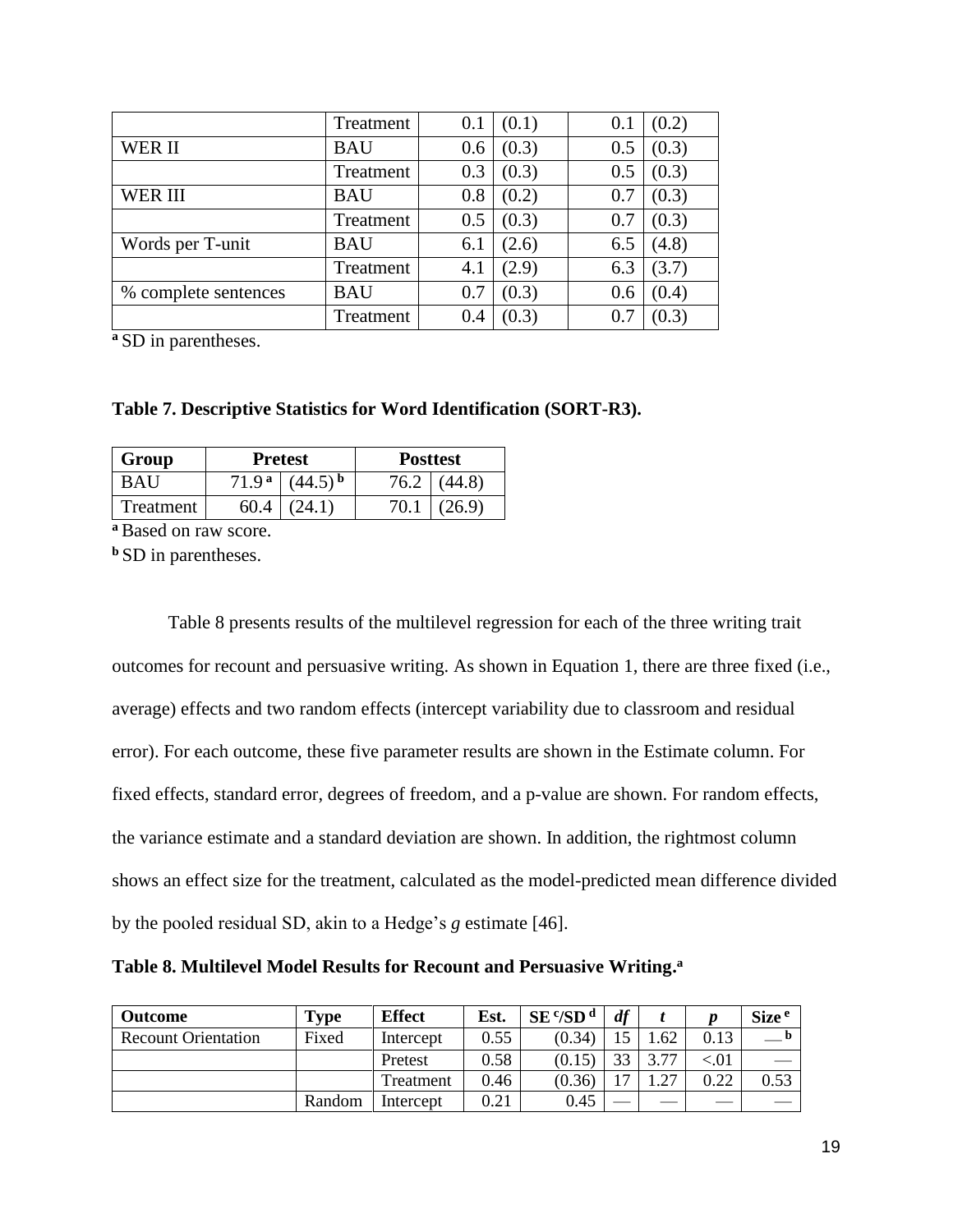|                             |        | Residual  | 0.74 | 0.86   |    |      |      |      |
|-----------------------------|--------|-----------|------|--------|----|------|------|------|
| <b>Recount Events</b>       | Fixed  | Intercept | 0.78 | (0.33) | 15 | 2.32 | 0.03 |      |
|                             |        | Pretest   | 0.58 | (0.13) | 32 | 4.28 | < 01 |      |
|                             |        | Treatment | 0.65 | (0.29) | 16 | 2.27 | 0.04 | 1.20 |
|                             | Random | Intercept | 0.16 | 0.40   |    |      |      |      |
|                             |        | Residual  | 0.30 | 0.54   |    |      |      |      |
| <b>Recount Organization</b> | Fixed  | Intercept | 0.50 | (0.40) | 14 | 1.23 | 0.24 |      |
|                             |        | Pretest   | 0.50 | (0.13) | 52 | 3.82 | < 01 |      |
|                             |        | Treatment | 1.11 | (0.34) | 38 | 3.26 | < 01 | 2.01 |
|                             | Random | Intercept | 0.50 | 0.71   |    |      |      |      |
|                             |        | Residual  | 0.31 | 0.55   |    |      |      |      |
| Persuasive Opinion          | Fixed  | Intercept | 0.42 | (0.31) | 16 | 1.34 | 0.20 |      |
|                             |        | Pretest   | 0.87 | (0.11) | 22 | 7.95 | < 01 |      |
|                             |        | Treatment | 0.57 | (0.26) | 15 | 2.17 | 0.05 | 1.05 |
|                             | Random | Intercept | 0.08 | 0.28   |    |      |      |      |
|                             |        | Residual  | 0.30 | 0.54   |    |      |      |      |
| <b>Persuasive Reasons</b>   | Fixed  | Intercept | 0.18 | (0.32) | 12 | 0.58 | 0.57 |      |
|                             |        | Pretest   | 0.92 | (0.11) | 17 | 8.41 | < 01 |      |
|                             |        | Treatment | 0.69 | (0.28) | 15 | 2.49 | 0.03 | 1.44 |
|                             | Random | Intercept | 0.13 | 0.35   |    |      |      |      |
|                             |        | Residual  | 0.23 | 0.48   |    |      |      |      |
| Persuasive                  | Fixed  | Intercept | 0.28 | (0.28) | 11 | 0.98 | 0.35 |      |
| Organization                |        |           |      |        |    |      |      |      |
|                             |        | Pretest   | 0.88 | (0.10) | 14 | 8.92 | < 01 |      |
|                             |        | Treatment | 0.60 | (0.25) | 12 | 2.45 | 0.03 | 1.27 |
|                             | Random | Intercept | 0.08 | 0.28   |    |      |      |      |
|                             |        | Residual  | 0.23 | 0.48   |    |      |      |      |

**a** Est. = Estimate (regression fixed effects or variance for random effects: see Equation 1).

**b** Dashes indicate that an estimate is not applicable.

 $c<sub>SE</sub>$  = standard error in parentheses.

 $dSD$  = standard deviation for random effect.

**<sup>e</sup>**Size = treatment effect size (divided by the residual SD, akin to a Hedges' *g*).

Together with the appropriate means from the descriptive statistics tables, Table 8 gives the model-based estimates of change and treatment in the presence of classroom differences. For example, for the first row regarding recount orientation, the intercept (0.55) and pretest effects (0.58) imply that student with an average pretest score (1.30; Table 3) in an average classroom in the BAU group would have a model-predicted posttest score of  $1.30 (0.55 + 0.58 \times 1.30 = 1.30)$ . The treatment effect of 0.46 implies that an average student (with an equal pretest) in the treatment group would score almost half a unit higher on the posttest.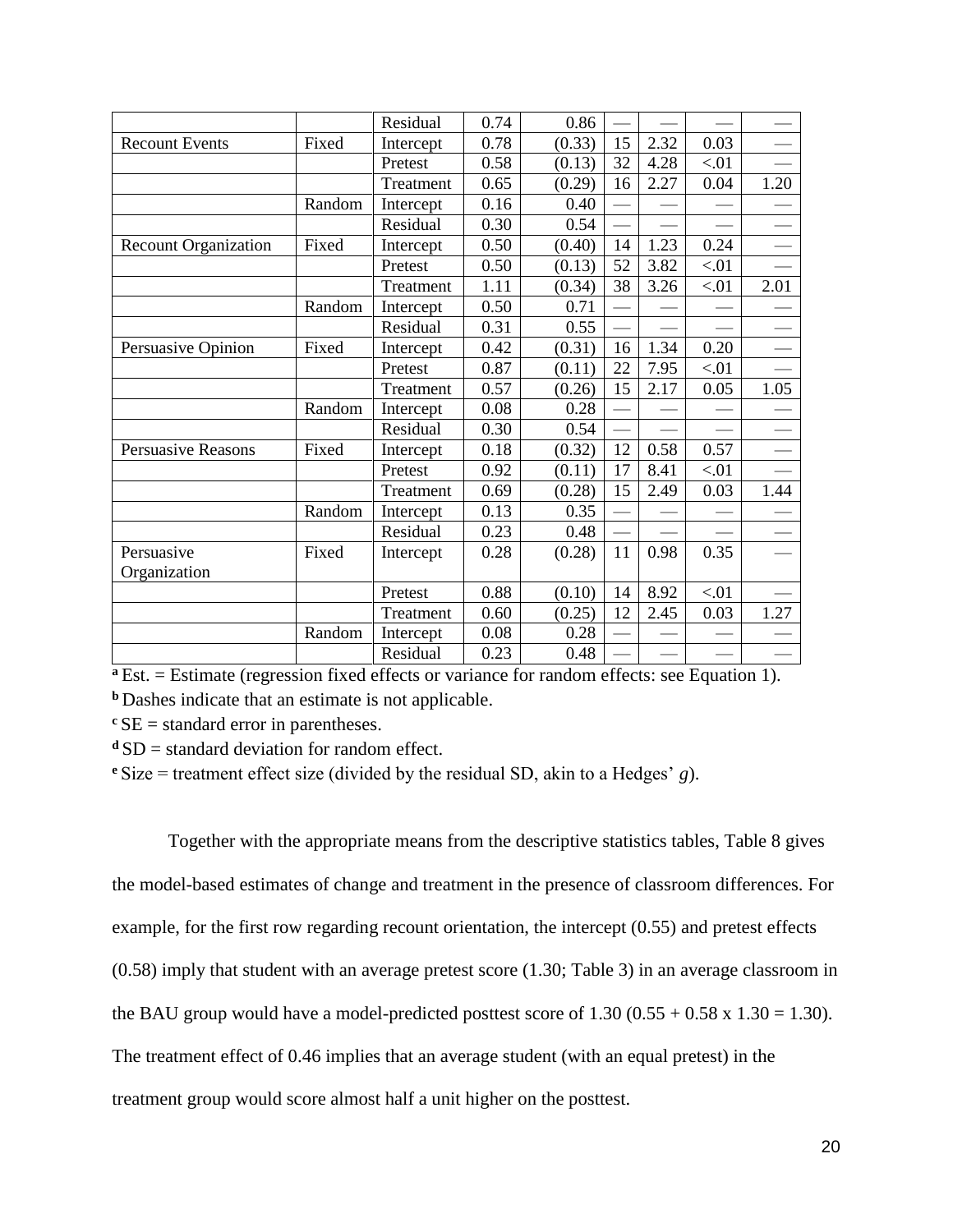The random effects imply that a classroom one SD higher than average would score 0.45 units higher, and students vary with a SD of 0.86 units. The effect size of 0.53 implies that the treatment resulted in scores one half of a SD higher than the control group. The rest of the effects in Table 8 can be interpreted in a similar manner. Overall, Table 8 shows that the treatment was highly effective, resulting in effect sizes ranging from 0.53 to 2.01.

Table 9 shows the results of the multilevel analysis for the language outcomes and for the word identification test, following the format of Table 8. For the five recount language outcomes, the treatment effects were large (0.46 to 1.20). For the five persuasive language outcomes, treatment effects were also substantial (0.38 to 1.06), although not all were statistically significant at the 0.05 level. We suspect that non-significance of persuasive writing language variables is an indication of small sample size since the estimate of treatment effects were comparable to those of recount writing, and means show modest effects in favor of the treatment.

| <b>Outcome</b>     | <b>Type</b> | <b>Effect</b> | Est. | $SE$ <sup>c</sup> /SD <sup>d</sup> | df | t    | $\boldsymbol{p}$ | Size <sup>e</sup> |
|--------------------|-------------|---------------|------|------------------------------------|----|------|------------------|-------------------|
| Recount            | Fixed       | Intercept     | 0.05 | (0.06)                             | 15 | 0.87 | 0.40             | b                 |
| WER I <sup>f</sup> |             | Pretest       | 0.43 | (0.12)                             | 59 | 3.73 | < 01             |                   |
|                    |             | Treatment     | 0.08 | (0.07)                             | 13 | 1.18 | 0.26             | 0.46              |
|                    | Random      | Intercept     | 0.00 | 0.24                               |    |      |                  |                   |
|                    |             | Residual      | 0.03 | 0.41                               |    |      |                  |                   |
| Recount            | Fixed       | Intercept     | 0.11 | (0.07)                             | 27 | 1.43 | 0.16             |                   |
| WER II             |             | Pretest       | 0.75 | (0.09)                             | 58 | 8.71 | < 01             |                   |
|                    |             | Treatment     | 0.20 | (0.07)                             | 16 | 2.90 | 0.01             | 1.20              |
|                    | Random      | Intercept     | 0.01 | 0.26                               |    |      |                  |                   |
|                    |             | Residual      | 0.03 | 0.41                               |    |      |                  |                   |
| Recount            | Fixed       | Intercept     | 0.18 | (0.08)                             | 28 | 2.16 | 0.04             |                   |
| <b>WER III</b>     |             | Pretest       | 0.67 | (0.09)                             | 58 | 7.45 | < 01             |                   |
|                    |             | Treatment     | 0.18 | (0.07)                             | 14 | 2.41 | 0.03             | 1.09              |
|                    | Random      | Intercept     | 0.01 | 0.30                               |    |      |                  |                   |
|                    |             | Residual      | 0.03 | 0.40                               |    |      |                  |                   |
| Recount            | Fixed       | Intercept     | 1.53 | (0.62)                             | 16 | 2.48 | 0.02             |                   |
| Words per T-unit   |             | Pretest       | 0.61 | (0.09)                             | 40 | 6.78 | < 01             |                   |
|                    |             | Treatment     | 1.56 | (0.55)                             | 9  | 2.84 | 0.02             | 1.13              |

**Table 9. Multilevel Model Results for Language Outcomes and Word Identification. a**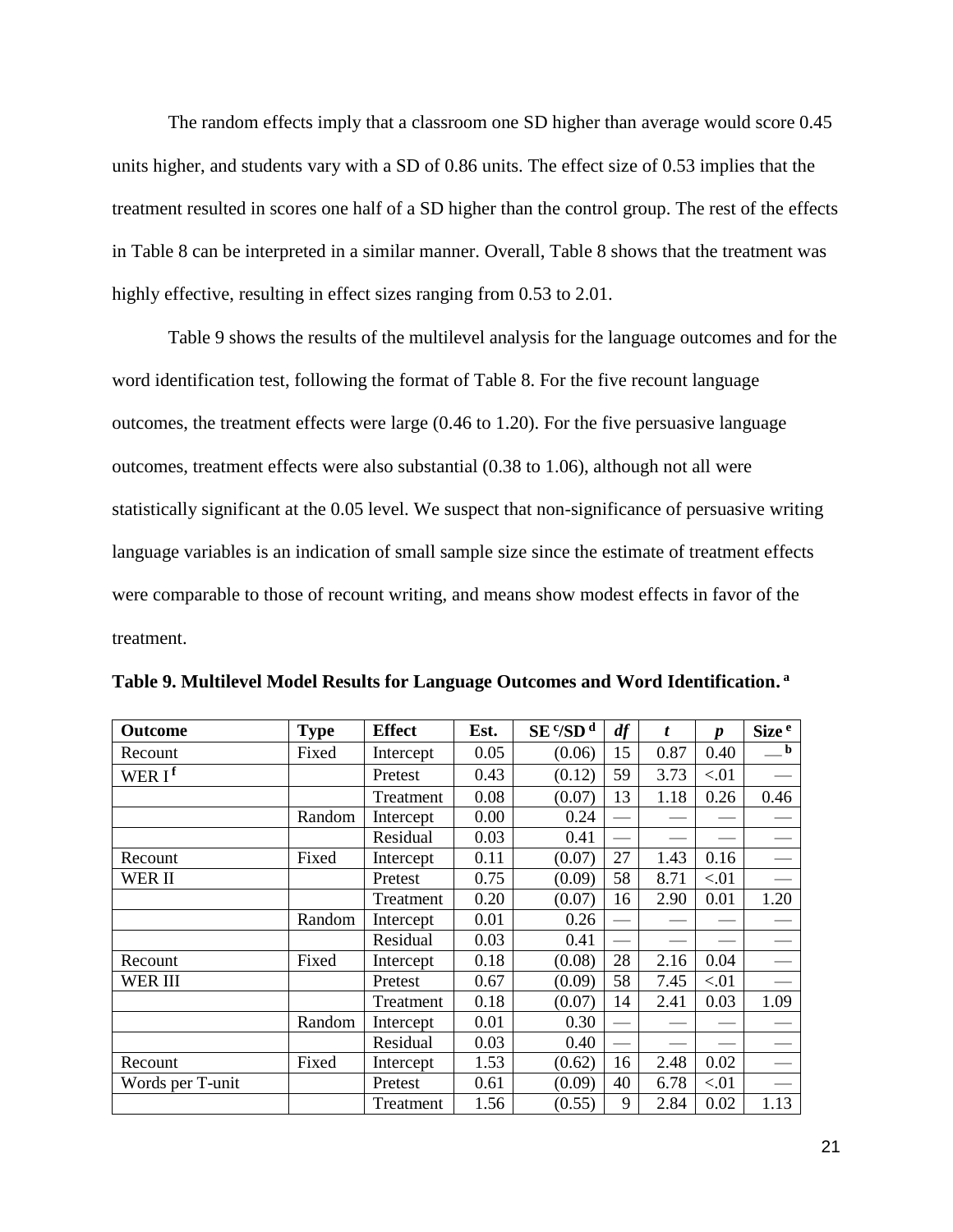|                      | Random | Intercept | 0.29              | 0.73   |    |       |        |      |
|----------------------|--------|-----------|-------------------|--------|----|-------|--------|------|
|                      |        | Residual  | 1.91              | 1.17   |    |       |        |      |
| Recount              | Fixed  | Intercept | 0.21              | (0.08) | 29 | 2.69  | 0.01   |      |
| % complete sentences |        | Pretest   | 0.66              | (0.08) | 59 | 8.47  | < 01   |      |
|                      |        | Treatment | 0.18              | (0.07) | 18 | 2.49  | 0.02   | 1.09 |
|                      | Random | Intercept | 0.01              | 0.30   |    |       |        |      |
|                      |        | Residual  | 0.03              | 0.41   |    |       |        |      |
| Persuasive           | Fixed  | Intercept | 0.04              | (0.06) | 26 | 0.62  | 0.54   |      |
| WER I                |        | Pretest   | 0.41              | (0.14) | 60 | 2.93  | $< 01$ |      |
|                      |        | Treatment | 0.08              | (0.07) | 13 | 1.11  | 0.29   | 0.38 |
|                      | Random | Intercept | $0.00\,$          | 0.14   |    |       |        |      |
|                      |        | Residual  | $\overline{0.05}$ | 0.46   |    |       |        |      |
| Persuasive           | Fixed  | Intercept | 0.11              | (0.10) | 27 | 1.06  | 0.30   |      |
| <b>WER II</b>        |        | Pretest   | 0.67              | (0.12) | 60 | 5.59  | $< 01$ |      |
|                      |        | Treatment | 0.17              | (0.10) | 24 | 1.60  | 0.12   | 0.78 |
|                      | Random | Intercept | 0.02              | 0.37   |    |       |        |      |
|                      |        | Residual  | 0.05              | 0.46   |    |       |        |      |
| Persuasive           | Fixed  | Intercept | 0.22              | (0.09) | 31 | 2.45  | 0.02   |      |
| WER III              |        | Pretest   | 0.63              | (0.09) | 60 | 6.77  | < 01   |      |
|                      |        | Treatment | 0.16              | (0.08) | 24 | 2.05  | 0.05   | 1.06 |
|                      | Random | Intercept | 0.01              | 0.33   |    |       |        |      |
|                      |        | Residual  | 0.02              | 0.39   |    |       |        |      |
| Persuasive           | Fixed  | Intercept | 1.55              | (1.33) | 27 | 1.16  | 0.26   |      |
| Words per T-unit     |        | Pretest   | 0.81              | (0.17) | 54 | 4.87  | $< 01$ |      |
|                      |        | Treatment | 1.21              | (1.18) | 13 | 1.02  | 0.32   | 0.38 |
|                      | Random | Intercept | 1.18              | 1.04   |    |       |        |      |
|                      |        | Residual  | 10.06             | 1.78   |    |       |        |      |
| Persuasive           | Fixed  | Intercept | 0.25              | (0.12) | 25 | 2.19  | 0.04   |      |
| % complete sentences |        | Pretest   | 0.50              | (0.11) | 59 | 4.41  | < 01   |      |
|                      |        | Treatment | 0.16              | (0.11) | 26 | 1.39  | 0.18   | 0.69 |
|                      | Random | Intercept | 0.03              | 0.41   |    |       |        |      |
|                      |        | Residual  | 0.05              | 0.48   |    |       |        |      |
| SORT-R3              | Fixed  | Intercept | 12.91             | (5.63) | 22 | 2.29  | 0.03   |      |
|                      |        | Pretest   | 0.89              | (0.05) | 55 | 16.36 | < 01   |      |
|                      |        | Treatment | 1.20              | (4.91) | 17 | 0.24  | 0.81   | 0.11 |
|                      | Random | Intercept | 43.45             | 2.57   |    |       |        |      |
|                      |        | Residual  | 120.6             | 3.31   |    |       |        |      |
|                      |        |           | $\boldsymbol{0}$  |        |    |       |        |      |

**<sup>a</sup>** Est. = Estimate (regression fixed effects or variance for random effects: see Equation 1).

**b** Dashes indicate that an estimate is not applicable.

 $c$ SE = standard error in parentheses.

**d** SD = standard deviation for random effect.

**<sup>e</sup>**Size = treatment effect size (divided by the residual SD, akin to a Hedges' *g*).

 $fWER = word efficiency ratio.$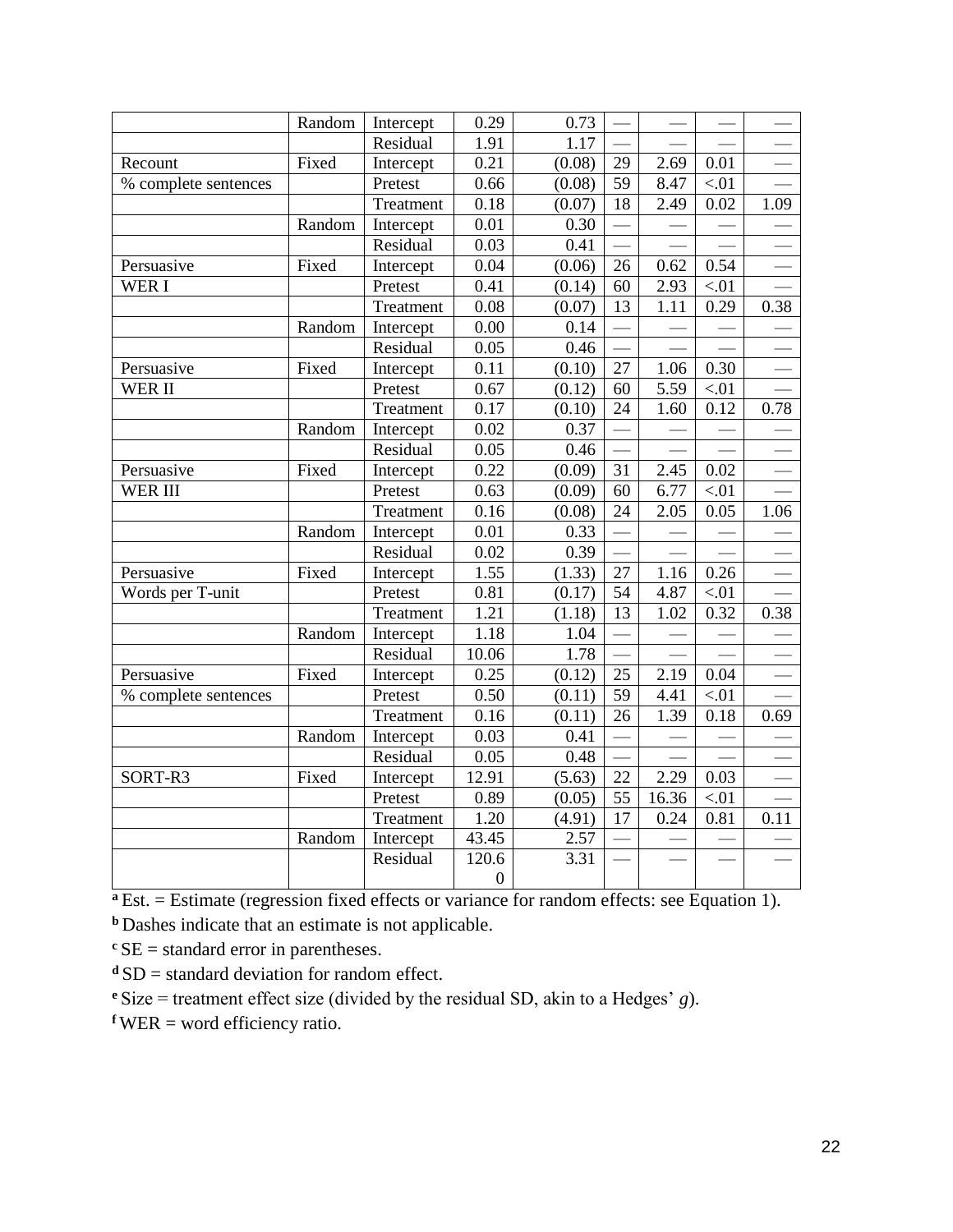The final outcome, word identification measured by the SORT-R3, showed no substantial difference between groups (effect size  $= 0.11$ ). Students' word identification outcomes varied substantially by teacher.

Maintenance effects were also analyzed (not reported here) using a similar model to Equation 1, in which the post-test was used to predict the score in the maintenance wave. No statistically significant differences were found, and effect sizes were scattered around zero. Therefore, there is neither regression nor continued growth to report after 9 weeks of discontinued recount instruction.

## **Discussion**

Overall findings of the study indicate an advantage to students in the SIWI treatment group over participants in the BAU group with respect to writing traits, language accuracy and language complexity. In approximately 9 weeks (or 18 hours) of instruction for each genre of writing, means on writing traits among students in the treatment group improved  $0.7 - 0.9$  points (on a 6-point rubric) compared to students in the comparison group who made negligible improvements, on average, of 0.1 points. The results of the multilevel analysis for writing traits associated with both genres indicate that SIWI was highly effective, with effect sizes ranging from 0.53 to 2.01. In regard to language accuracy, students in the treatment group showed gains in word efficiency ratios of 0.1 - 0.2 on average, and an increase in complete sentences by 20- 30%, while students in the BAU group demonstrated no gains on these variables. Language complexity, as measured by words per t-unit, increased by 1.5 words per t-unit on recount writing and 2.2 words per t-unit on persuasive writing among treatment group students in comparison to declines (-0.5 words per t-unit) or negligible gains (+0.4 words per t-unit), on average, among students in the comparison group. Treatment effects for the language outcomes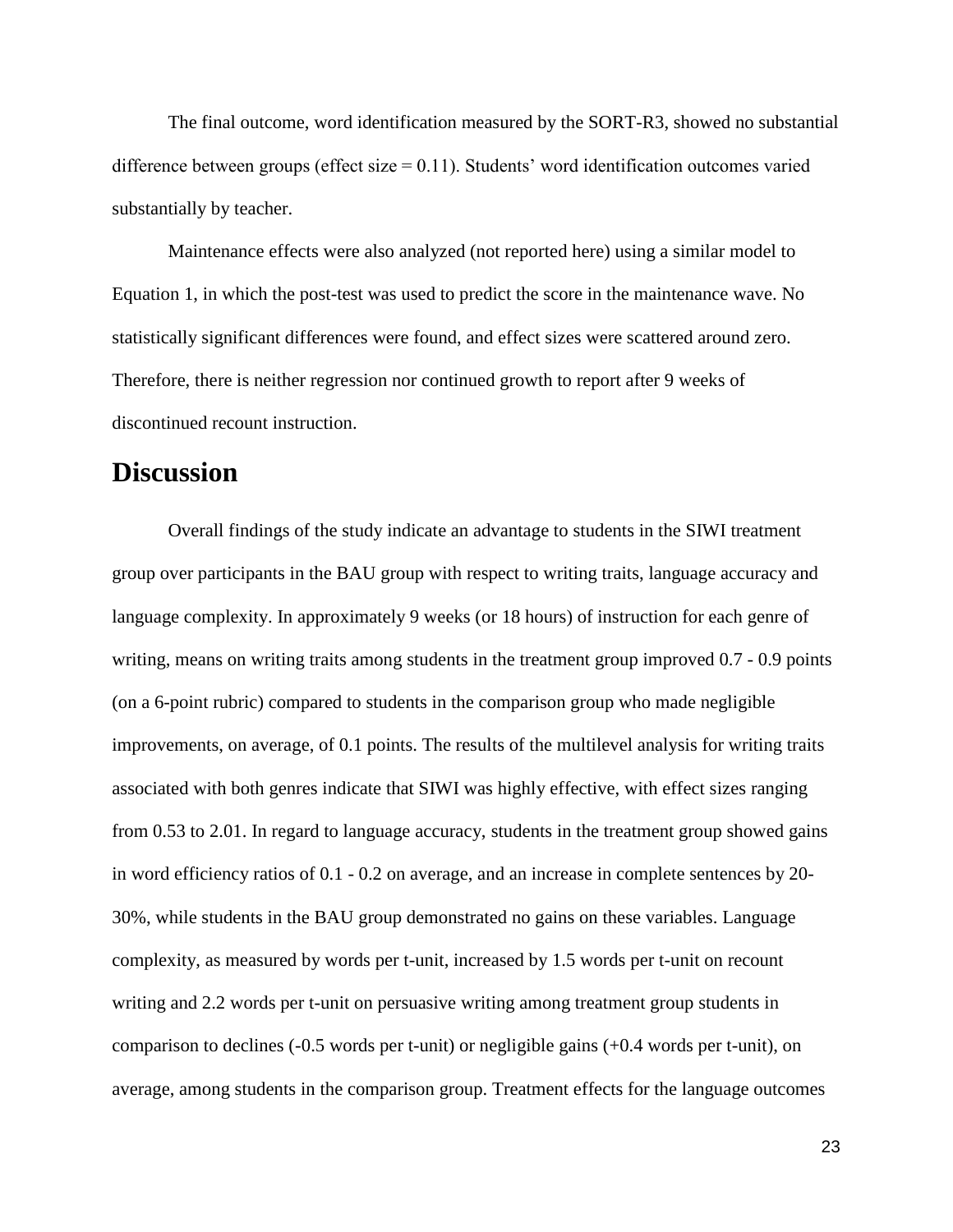were large, ranging from 0.38 to 1.20; however, not all persuasive language outcomes were statistically significant at the 0.05 level. There were no substantial differences identified between groups on the SORT-R word identification variable.

The success of a short SIWI intervention when compared to BAU is evidence of the power of integrating research on writing instruction from three distinct perspectives on literacy development (i.e., strategy instruction, apprenticeship through interactive writing, and attention to metalinguistic/linguistic) to spark innovation in practice that changes trajectories of achievement for students. Outcomes were especially encouraging in light of two study drawbacks. First, instructional fidelity to SIWI averaged 75%, which is lower than desired albeit typical of teachers who have received only one year of SIWI training. Based on previous research, instructional fidelity increases among teachers to approximately 95% with 2 additional years of training [38], and as teachers become more proficient users of SIWI, we project a greater impact on student outcomes. Second, this study occurred simultaneous to development of SIWI curriculum and materials at the later elementary level. While teachers were provided PD on the importance of strategy instruction in writing, and encouraged to incorporate strategy instruction similar to the approach taken in middle grades SIWI classrooms [9], the GOALS mnemonic and cue cards specifically for later elementary students were not fully developed nor implemented during this study. The benefits of strategy instruction in writing at the elementary level are clear [14], and we predict that with full implementation, student gains would be greater. With reduced integration of strategy instruction in this study, we believe learning was largely mediated through interactive, co-constructed writing (c.f., [27]) during which attention was given to the specific language needs of d/hh students using the language zone.

24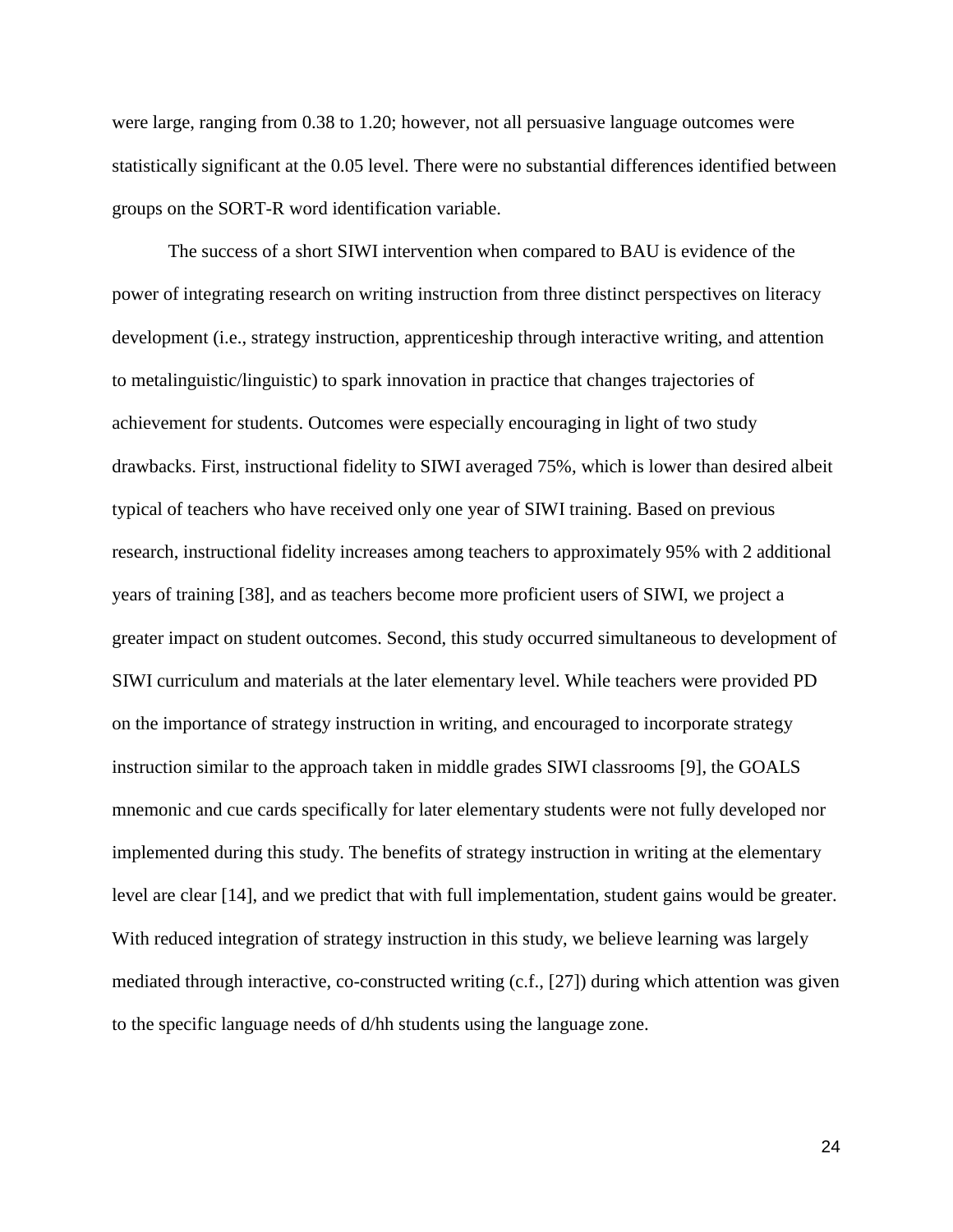It is likely that by establishing authentic purpose and audience for writing, and then collaboratively engaging students in the problem solving and decision making that occurs during the writing process, students are apprenticed in how to *think about*, *talk about*, and *do* the writing [47] which then transfers to their independent attempts. Successful classroom interactions about writing, whether occurring in English or ASL, fully engage participants in the task, and in doing so, develop new conceptual understandings. Regardless of the language through which the initial learning happens, new understandings developed about genre features or complete, complex sentences, for example, should transfer to written English [48, 49].

In taking a closer look at the writing outcomes of this study and interpreting achievement more broadly, we can see that d/hh students show substantial delay compared to their hearing counterparts. On average, d/hh students began this study with writing scores for genre-related traits of 1 (demonstrates little to no skill) to 2 (demonstrates marginal skill). These writing scores are low considering 86% of 4th grade students are at or above a basic level, constituted largely by a score of 3 or higher on similar NAEP rubrics [50]. Over the course of the SIWI intervention, the mean scores of students in the treatment group increased nearly a point on writing traits such as organizing according to the text structure of the genre, detailing of events (recount), or justifying one's opinion with reasons (persuasive). While posttest scores remained subpar, we can identify a trend toward basic writing skills that was not present in the comparison group.

Perhaps a more striking finding is that students engaged in SIWI evidenced considerable progress with written language clarity and complexity which was not observed among students in the comparison group even though all comparison group teachers reported spending considerable time on English grammar practice. We speculate two possible reasons for this. First, SIWI as a guided, collaborative writing process requires students to actively participate and

25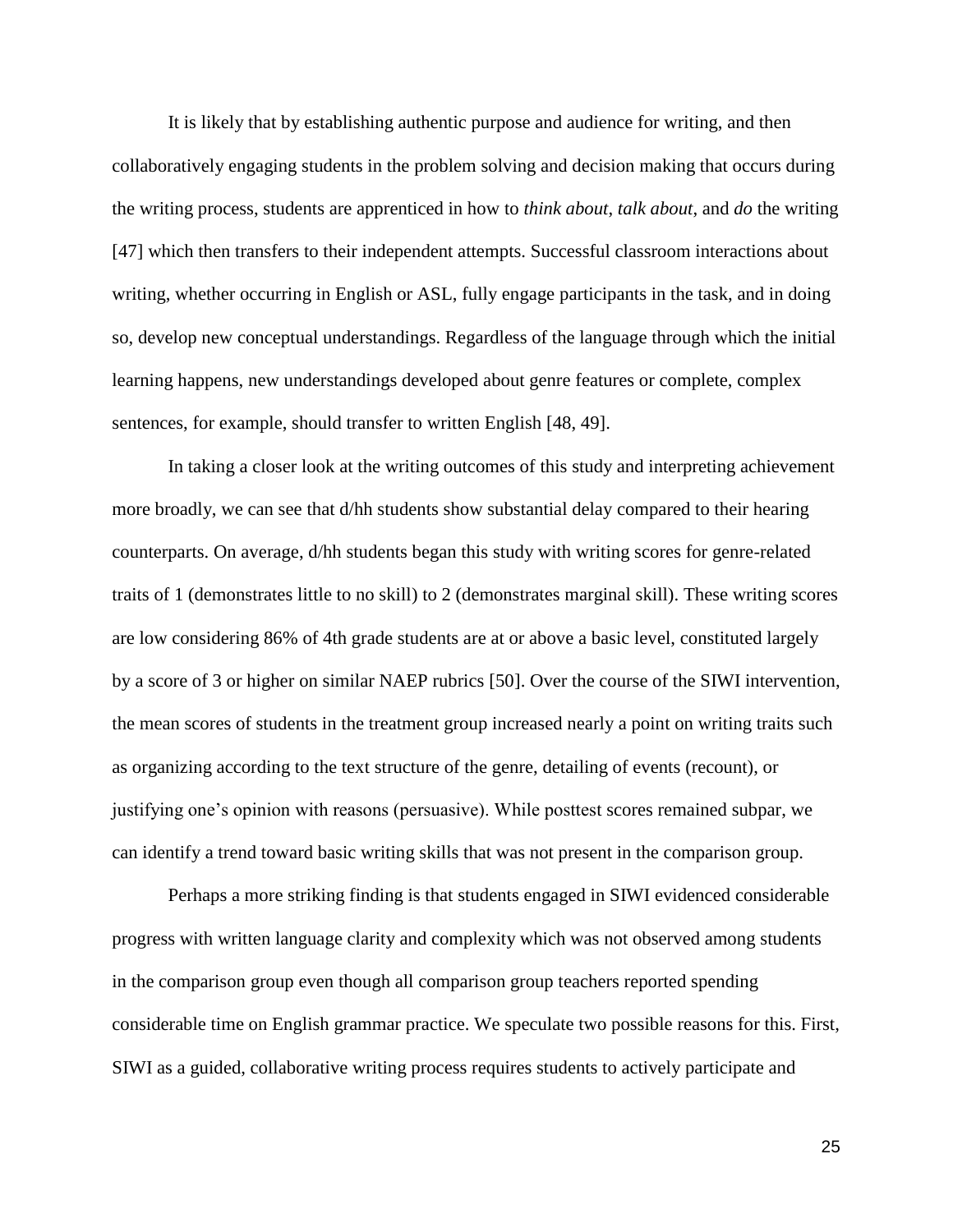communicate with their classmates and teachers. When a teacher or student's comments are not understood, the group moves to the language zone to repair breakdowns in communication and arrive to a point of shared understanding. This ensures that the classroom talk about writing is occurring at a level of complexity that is fully accessible to students, which creates an optimal environment for language learning. Prior research indicates that, as a result of SIWI, students become increasingly more able to express their ideas through ASL (among signing students) as well as written language [6]. Second, students involved in SIWI are provided with English grammar practice, but it is contextualized within purposeful writing. For example, in writing a letter to the principal to persuade her that the school should invest in a set of iPads, the class might begin by planning an argument with supporting examples, and it's this complex thinking that drives the need for complex written language [51]. The authenticity of the writing activity also drives frequent rereading and revising in order to publish a piece that is grammatically correct.

# **Limitations and Future Directions**

This study was based on a small convenience sample of teachers and their respective students who were participating in the development phase of an IES grant. While there was an attempt to match groups of students and teachers on a number of important variables, some notable differences still existed that could have had a bearing on outcomes. The students in each group differed by race/ethnicity, hearing loss, primary form of expression, number of students with a language delay and number of students with additional disabilities. Teacher participants of each group differed by years of experience and preparedness to teach writing. A randomized controlled trial as well as a larger sample are recommended for future research in order to have greater confidence in the outcomes.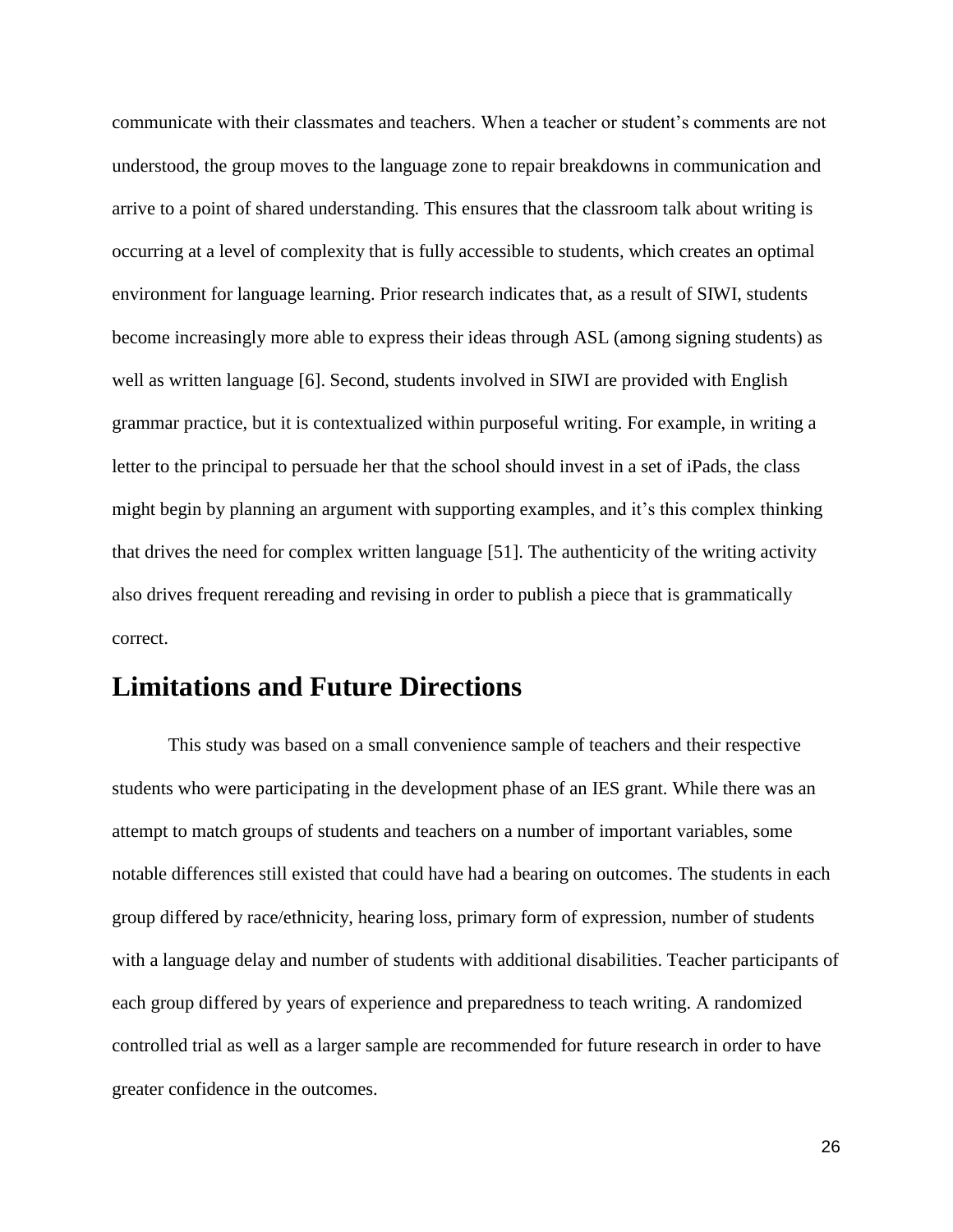Another future direction is to explore the potential impact that SIWI has on word identification ability and other reading skills. While a statistically significant difference between groups on word identification ability was not found in this study, a moderate effect has been reported in a previous SIWI study [7]. Further, when looking at the disaggregated SORT-R output by teacher, it was observed that most of the treatment group classes did as well or slightly better than the BAU classes, and among the treatment group classes, there were two teachers in particular whose students' gains far surpassed the gains made by any other class. A closer examination of the reading and rereading practices in these two classes may reveal ways in which teachers strategically promote greater word awareness and recognition during SIWI.

# **Conclusion**

This quasi-experimental study involved 63, 3rd-5th d/hh students across SIWI and BAU conditions. In 9 weeks of instruction on recount writing, the treatment group made significantly greater progress with genre-specific writing skills as well as written language complexity and accuracy. Effect sizes ranged as high as 2.01. Outcomes after 9 weeks of persuasive writing followed the same trends of improvement although not all variables were statistically significant at the 0.05 level. The findings of this study reflect the power of implementing evidenced writing approaches with d/hh students, while additionally being attuned to their diverse language needs.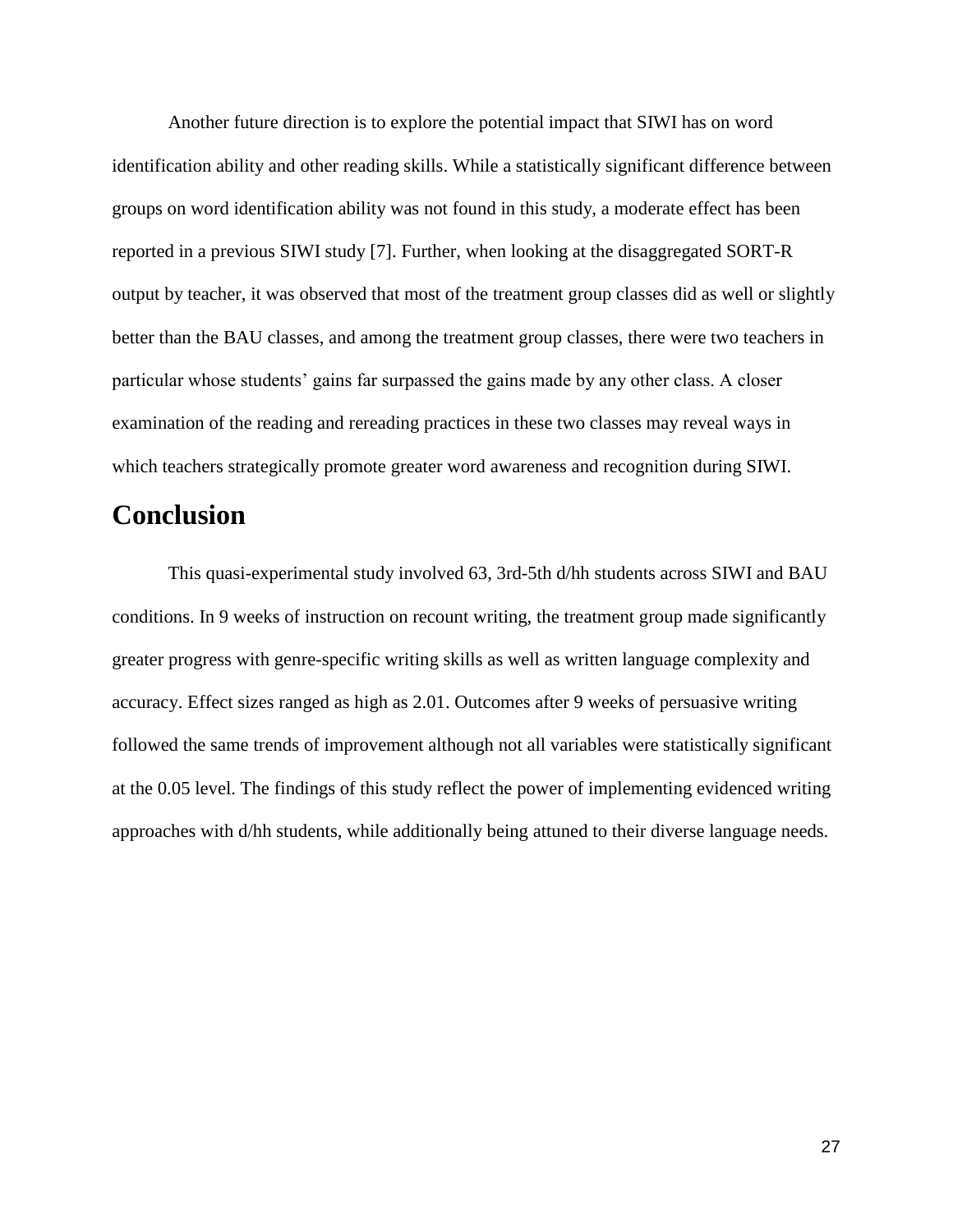# **References**

1. O'Neill R, Arendt J, Marschark M (University of Edinburgh, UK). Report from the Achievement and Opportunities for Deaf Students in the United Kingdom: from research to practice project; 2014.

2. Qi S, Mitchell RE. Large-scaled academic achievement testing of deaf and hard-of-hearing students: Past, present, and future. Journal of Deaf Studies and Deaf Education*.* 2012;17:1-18. doi: 10.1093/deafed/enr028

3. Strassman BK, Schirmer B. Teaching writing to deaf students: Does research offer evidence for practice? Remedial and Special Education*.* 2013;34(3):166-179. doi: 10.1177/0741932512452013

4. Williams C, Mayer, C. Writing in young deaf children. Review of Educational Research. 2015;85(4):630-666*.* doi: 10.3102/0034654314564882

5. Dostal H, Bowers L, Wolbers K, Gabriel R. "We are authors": A qualitative analysis of deaf students writing during one year of Strategic and Interactive Writing (SIWI). Review of Disability Studies International*,* 2015;11(2):1-19.

6. Dostal H, Wolbers K. Developing language and writing skills of deaf and hard of hearing students: A simultaneous approach. Literacy Research and Instruction. 2014;53(3):245-268. doi: 10.1080/19388071.2014.907382

7. Wolbers K. Strategic and Interactive Writing Instruction (SIWI): Apprenticing deaf students in the construction of English text. ITL International Journal of Applied Linguistics. 2008;156:299- 326. doi: 10.2143/ITL.156.0.2034441

8. Wolbers K. Using balanced and interactive writing instruction to improve the higher order and lower order writing skills of deaf students. Journal of Deaf Studies and Deaf Education. 2008;13(2):255-277*.* doi:10.1093/deafed/enm052

9. Wolbers K. Using ASL and print-based sign to build fluency and greater independence with written English among deaf students. L1-Educational Studies in Language and Literature, 2010;10(1):99-125.

10. Wolbers K, Bowers L, Dostal H, & Graham SC. Deaf writers' application of ASL knowledge to English. International Journal of Bilingual Education and Bilingualism. 2013;14(4):410-428. doi: 10.1080/13670050.2013.816262

11. Wolbers K, Dostal H, Bowers L. "I was born full deaf." Written language outcomes after one year of Strategic and Interactive Writing Instruction (SIWI). Journal of Deaf Studies and Deaf Education. 2012;17(1):19-38. doi:10.1093/deafed/enr018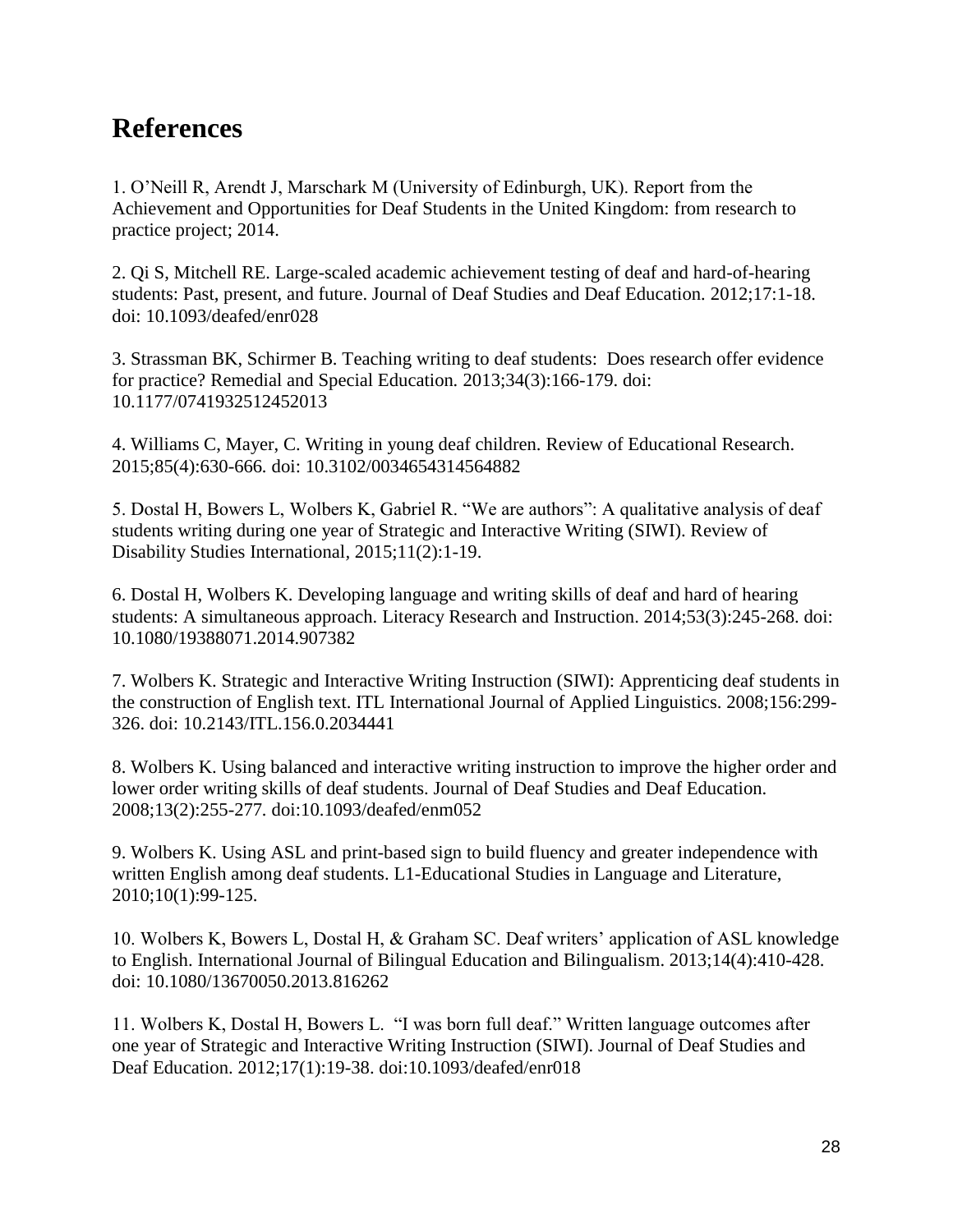12. Wolbers K, Dostal H, Graham S, Cihak D, Kilpatrick J, Saulsburry R. The writing performance of elementary students receiving Strategic and Interactive Writing Instruction. 2015;20(4):385-398. doi: 10.1093/deafed/env022

13. Graham S, Perin D. (Alliance for Excellent Education). Writing next: Effective strategies to improve writing of adolescents in middle and high schools – A report to Carnegie Corporation of New York; 2007.

14. Graham S, McKeown D, Kiuhara S, Harris KR. A Meta-Analysis of writing instruction for students in the elementary grades. Journal of Educational Psychology. 2012;104(4):879-896. doi: 10.1037/a0029185

15. Applebee AN. Alternative models of writing development. In: Indrisano R, Squire J, editors. Perspectives on writing: Research, theory and practice. Delaware: International Reading Association; 2000. P. 90-110.

16. Flower LS, Hayes RJ. The cognition of discovery: Defining a rhetorical problem. College Composition and Communication. 2008;31:21-32. doi:10.2307/356630.

17. Hayes JR, Flower LS. Identifying the organization of writing processes. In: Gregg LW & Steinberg ER, editors. Cognitive processes in writing*.* (pp. 31-50). New Jersey: Erlbaum & Associates; 1980. P. 31-50.

18. Hayes JR. A new framework for understanding cognition and affect in writing. In: Levy CM, Ransdell S, editors. The science of writing: Theories, methods, individual differences, and applications. New Jersey: Lawrence Erbaum Associates; 1996. p. 1-27.

19. Hayes JR. New directions in writing theory. In: MacArthur CA, Graham S, Fitzgerald, J, editors. Handbook of writing research. New York: The Guilford Press; 2006. p. 28-40.

20. Scardamalia M, Bereiter C. Research on written composition. In: Wittrock, MC, editor. Handbook of research on teaching. 3rd ed. New York: MacMillan; 1986. p. 778-803.

21. Hillocks G. Teaching writing as reflective practice. New York: Teachers College Press; 1995.

22. Harris KR, Graham S, Mason L, Saddler B. Developing self‑regulated writers. Theory into Practice. 2002;41:110‑115.

23. Lave J, Wenger E. Situated learning: Legitimate peripheral participation. New York: Cambridge University Press; 2003.

24. Vygotsky LS. Mind in society: The development of the higher psychological processes. Massachusetts: Harvard University Press; 1978.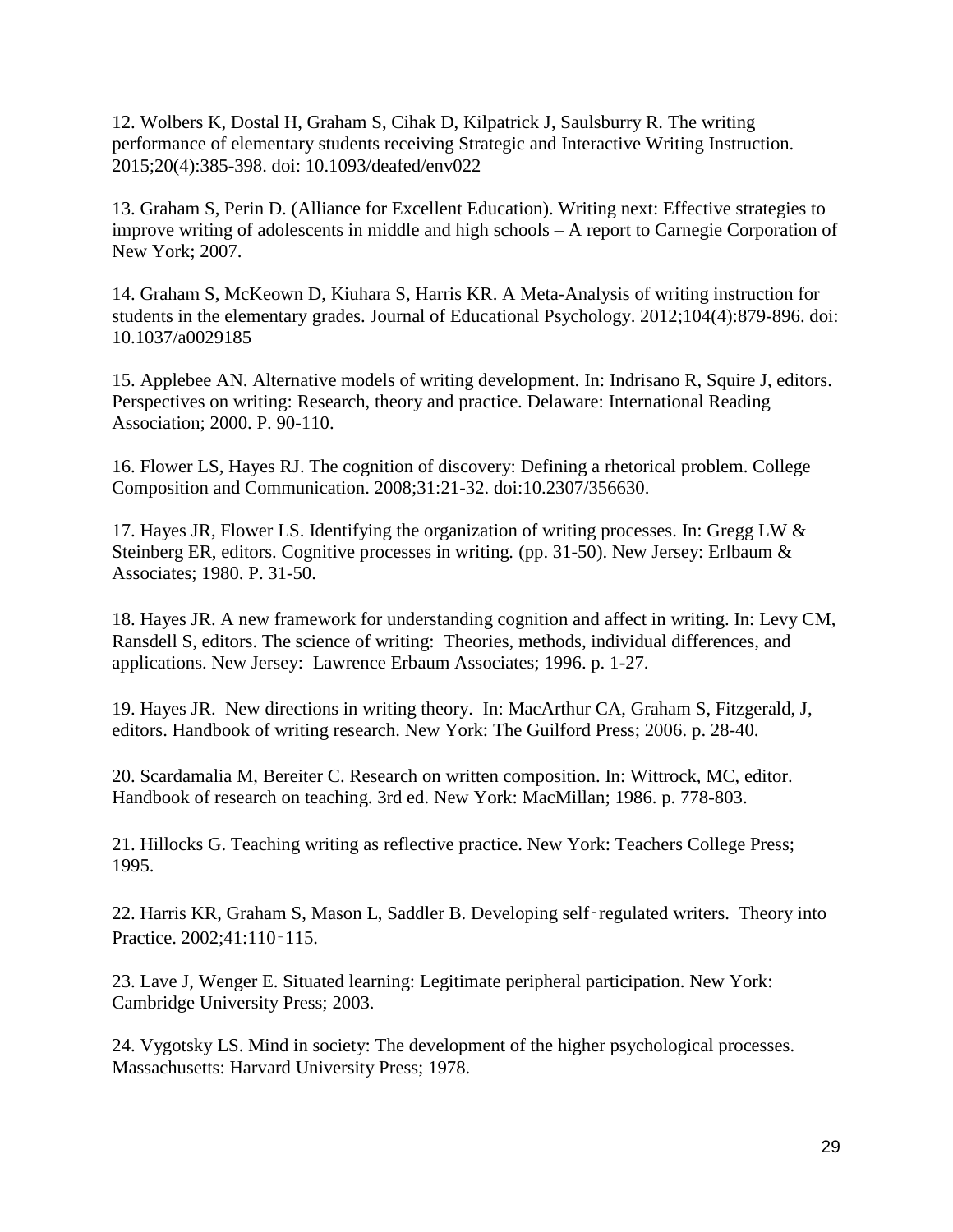25. Vygotsky L. Thought and language. Massachusetts: The Massachusetts Institute of Technology Press; 1994.

26. Wertsch JV. Voices of the mind: A sociocultural approach to mediated action. Massachusetts: Harvard University Press; 1991.

27. Thompson I. The mediation of learning in the Zone of Proximal Development through a coconstructed writing activity. Research in the Teaching of English. 2013;47(3):247-276. doi: 10.1111/j.1754-8845.2011.01117

28. Harris K, Graham S, Friedlander B, Laud L. Bring powerful writing strategies into your classroom! Why and how. The Reading Teacher. 2013;66(7);539-542. doi:10.1002/TRTR.1156

29. Burbules N. Dialogue in teaching. New York: Teachers College Press; 1993.

30. Ward I. Literacy ideology, and dialogue: Towards a dialogic pedagogy. New York: State University of New York Press; 1994.

31. Wells G. Dialogic inquiry in education: Building on the legacy of Vygotsky. In: Lee CD, Smagorinsky P, editors. Vygotskian perspectives on literacy research. New York: Cambridge University Press; 2000. p. 51-85.

32. Mayer C, Akamatsu T, Stewart D. A model for effective practice: Dialogic inquiry with students who are deaf. Exceptional Children. 2002;68(4);485-505. doi: 10.1177/001440290206800405

33. Jackendoff R. Patterns in the mind. New York: BasicBooks; 1994.

34. Pinker S. The language instinct: How the mind creates language. New York: Harper Collins Publishers, Inc; 1995.

35. Ellis R, Loewen S, Elder C, Erlam R, Philp J, Reinders H. Implicit and explicit knowledge in second language learning, testing and teaching. United Kingdom: Multilingual Matters; 2009

36. Krashen SD. The input hypothesis and its rivals. In: Ellis NC, editor, Implicit and explicit learning of languages. London: Academic Press Limited; 1994. p. 45-77

37. Tye-Murray N. Let's converse: A "how-to" guide to develop and expand conversational skills of children and teenagers who are hearing impaired. District of Columbia: Alexander Graham Bell Association for the Deaf. Inc.; 1994.

38. Wolbers K, Dostal H, Skerritt P, Stephenson B. A three-year study of a professional development program's impact on teacher knowledge and classroom implementation of Strategic and Interactive Writing Instruction. The Journal of Educational Research*.* Forthcoming 2016. DOI: 10.1080/00220671.2015.1039112